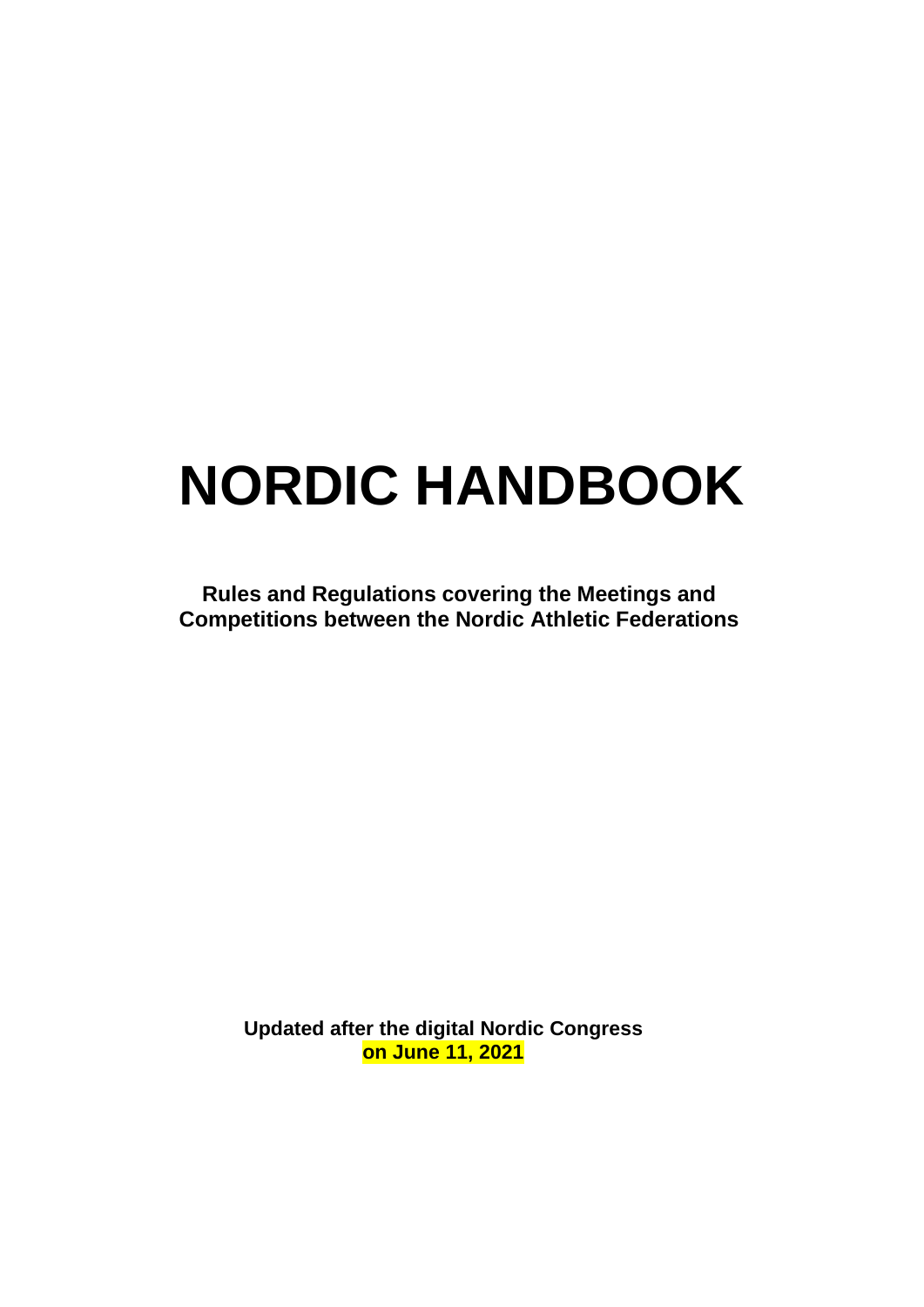#### **Contents:**

#### **Part 1 - Constitutional Rules**

#### **Part 2 - Conferences, Meetings and Committees**

- 2.1 General Rules
- 2.2 Nordic Congress
- 2.3 Nordic General Secretaries' Conference
- 2.4 Nordic Technical Conference
- 2.5 Other Meetings and Conferences

#### **Part 3 - Competition Regulations**

| 3.1 |  | <b>General Rules and Recommendations</b> |  |
|-----|--|------------------------------------------|--|
|     |  |                                          |  |

- 3.2 Nordic-Baltic U23 Championships
- 3.3 Nordic U20 Match & Championships
- 3.4 Nordic Championships in Combined Events
- 3.5 Nordic Cross Country Championships
- 3.6 Nordic Indoor Match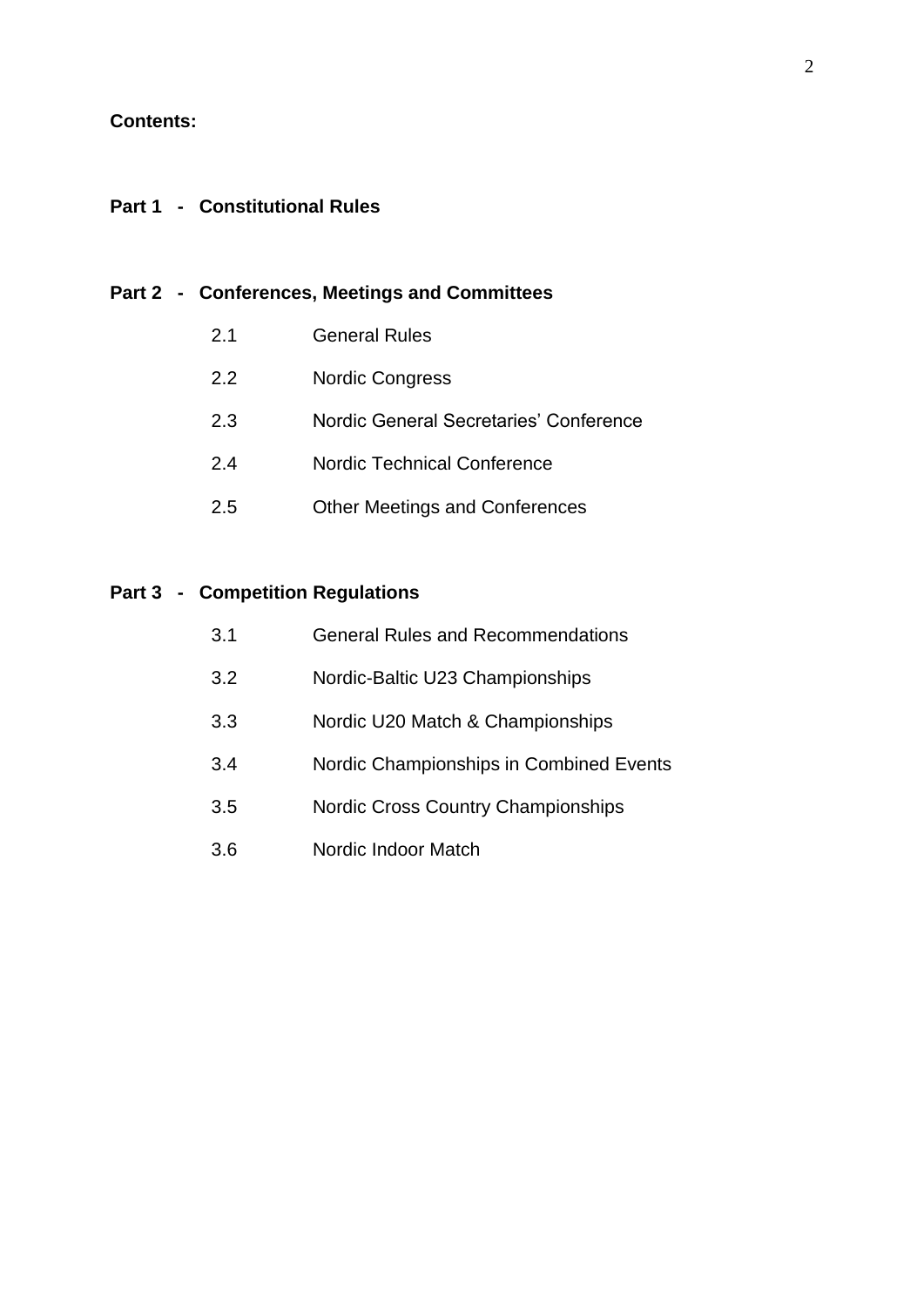# **Part 1 - Constitutional Rules**

# **1.1**

The Athletic Federations in the Nordic Countries (Denmark, Finland, Iceland, Norway and Sweden), hereinafter called Members, have decided to co-operate without any common governing body. This co-operation should follow the agreement below. The aims of the co-operation between the members are:

- to maintain and develop friendly and loyal co-operation between the Members for the benefit of Athletics.
- to co-ordinate and decide about common Nordic activities such as Nordic Conferences and Competitions.
- to co-ordinate and decide about Nordic proposals to the Congress of the World Athletics (WA) and the European Athletics (EA).
- to co-ordinate and decide about common nominations for elections to the WA and EA Council and Committees.
- The highest authority for the co-operation between the Members is the Nordic Congress that will be held once a year.

#### **1.2**

The Nordic Handbook, which is approved by the Nordic Congress, covers the Rules and Regulations for the co-operation between the Members. Only the Nordic Congress can make additions and/or amendments to the Nordic Handbook.

# **1.3**

The co-operation between the Members consists of various Conferences, Meetings and Competitions, which are described in the Parts 2 and 3 of the Nordic Handbook.

#### **1.4**

Unless otherwise expressed in the Nordic Handbook or by the Nordic Congress, each of the Members shall bear its own costs (travel, accommodation and meals) at each Conference, Meeting and Competition.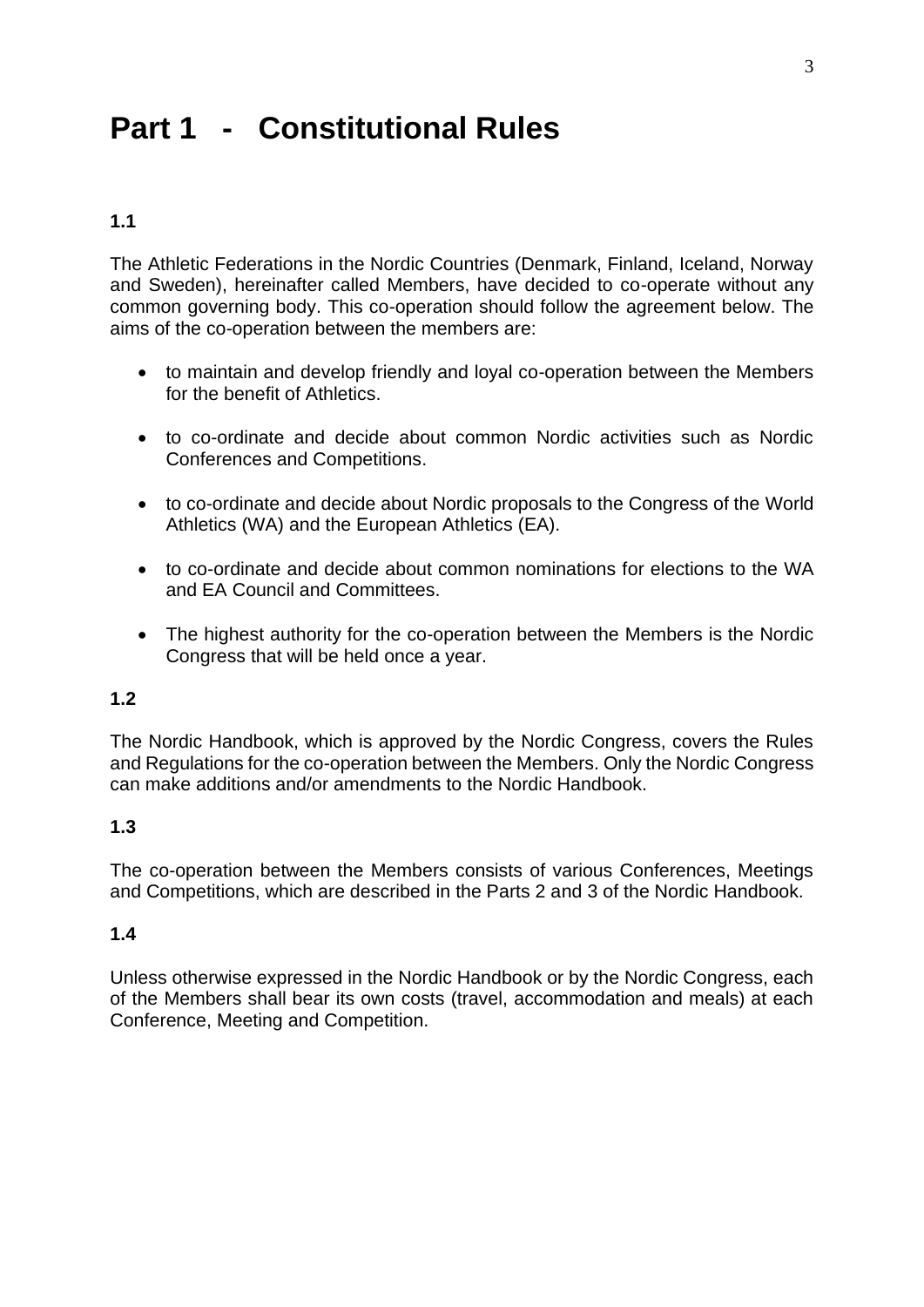# **Part 2 - Conferences, Meetings and Committees**

# **2.1 General Rules**

# **2.1.1**

The Nordic Conferences, Meetings, etc. are:

- Nordic Congress
- Nordic General Secretaries' Conference
- Nordic Technical Conference and Committee
- Other Meetings and Conferences

#### **2.1.2**

English shall be used as working language during the Nordic Congress, but the Members may send their written reports and proposals, except for additions and/or amendments for the Nordic Handbook, also in "Scandinavian". The minutes shall be written in English.

#### **2.1.3**

At the other Conferences, Meetings, etc. covered by the Nordic Handbook, it is recommended that English be used as working language and for the minutes. If the Host Member wants to propose that "Scandinavian" be used instead, they shall ask the visiting delegations' consent in the official invitation. If any of the visiting delegations disagrees and informs about it in writing when entering their delegates, English shall be used.

#### **2.1.4**

The Host Member shall, unless otherwise expressed below, cover the costs for local transportation from the nearest international airport to the venue of the Conference or Meeting etc. and the costs of meeting facilities.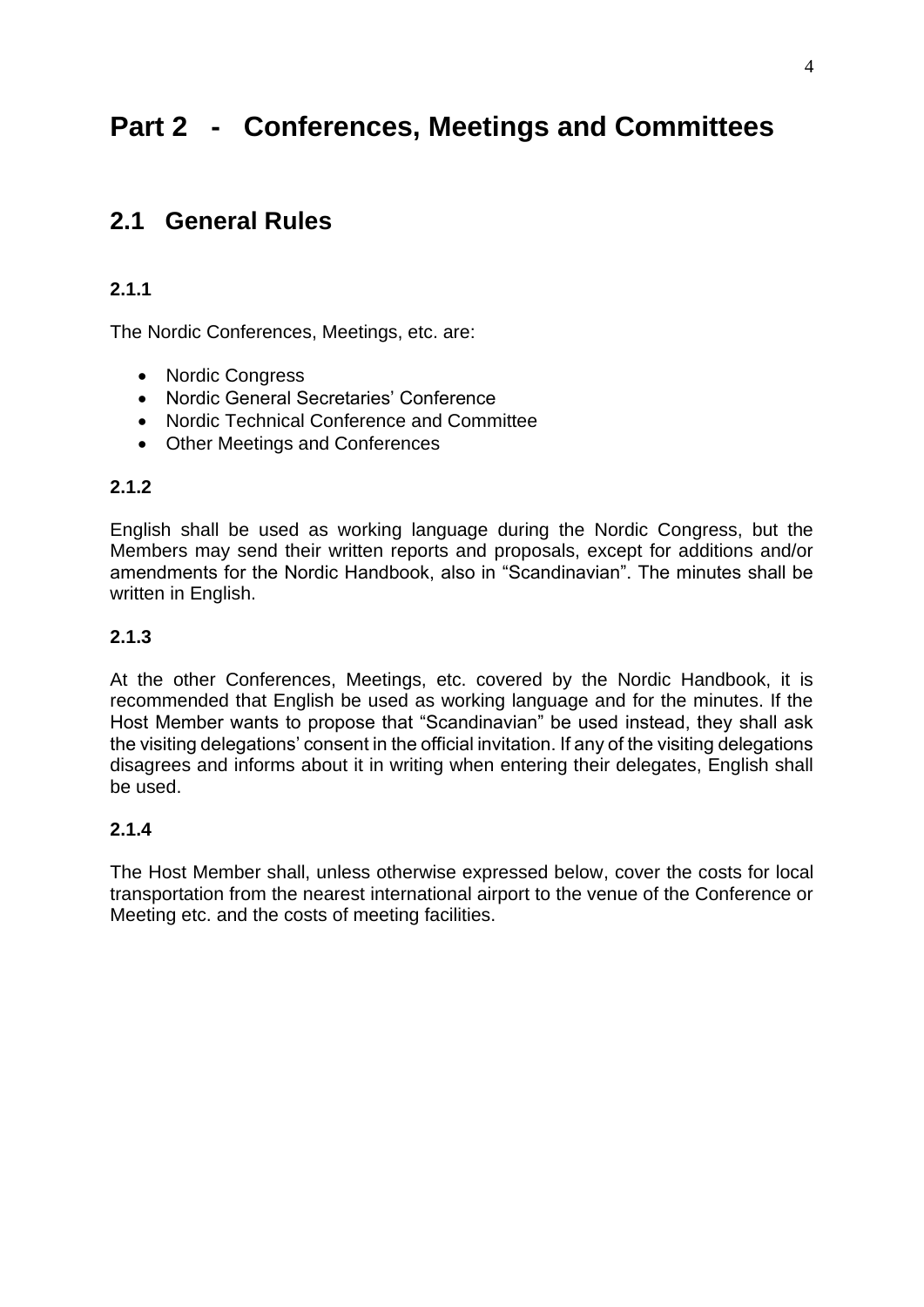# **2.2 Nordic Congress**

# **2.2.1**

The Nordic Congresses, both ordinary and extraordinary, shall consist of delegates from each of the Members. One delegate from each Member shall be authorised to exercise that Member's vote.

#### **2.2.2**

Also individuals from the Nordic Countries, who are members of the WA and/or EA Council, are invited to participate in the Nordic Congress.

#### **2.2.3**

An ordinary Nordic Congress will take place every year during the month of March or April, on the date and place fixed by the previous Nordic Congress. In the years of the EA ordinary or extraordinary Congress, the date of the Nordic Congress will normally be two weeks before the said EA Congress.

#### **2.2.4**

The Nordic Congress will be organised by one of the Members (normally in its Capital City) following a fixed five-year cycle.

#### **2.2.5**

Invitation to attend an ordinary or extraordinary Nordic Congress shall be sent in writing to each Member by the Host Member, at least **six weeks before** the date of the ordinary or extraordinary Congress. The invitation shall be accompanied by a preliminary agenda. Proposals (incl. reasons) of any kind, submitted by the Members, and their written status reports, must reach the Host Member at least **four weeks before** the Congress. Each Member shall also enter their Delegates to the Host Member, at least **four weeks before** the Congress. The Host Member shall send all documentation (programme, agenda, list of participants, proposals, reports etc.) to each Member, at least **two weeks** before the Congress.

#### **2.2.6.a**

The agenda at each ordinary Nordic Congress shall include the following items:

- Opening of the Congress by the President of the Host Member or his/her representative
- Appointment of Chairman and Secretary from the Host Member
- Appointment of persons who check the Minutes (one from each Member)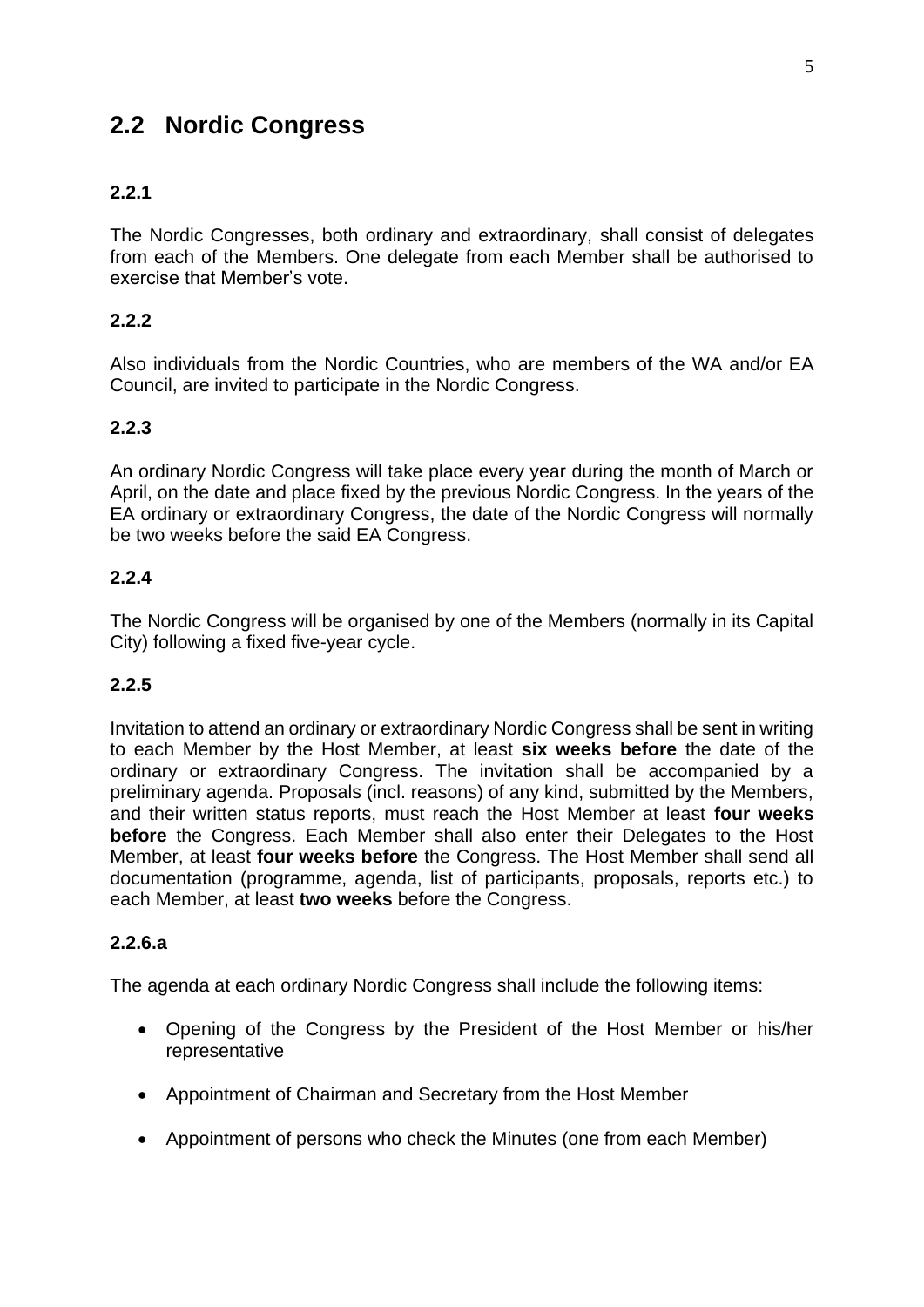- Approval of the Minutes from the previous Nordic Congress (and, if any, extraordinary Congress)
- Evaluation of common Nordic activities during the previous year
- Status report from each Member
- Co-ordination the Nordic Competition Calendar for the following year
- Review of the long-term calendar for common Nordic activities
- Approval of proposals from previous Nordic Conferences
- Discussion on proposals and nominations for the next WA/EA Congress or WA/EA Extraordinary Congress\*)
- Additions and/or amendments to the Nordic Handbook
- Proposals from Members
- Appointment of the Nordic Technical Committee \*\*)
- Date and place of the next Nordic Congress

\*) The Members shall, as far as possible, nominate their candidates not later than at the Nordic Congress held two years before the WA and EA electoral Congress, where the nominees shall be discussed.

\*\*) The nomination of the Nordic Technical Committee takes place every fourth year (in 2017, 2021, 2025, etc.). The term of the Committee is four (4) years.

The Members shall, at the very latest, nominate their candidates at the Nordic Congress held one year before the WA and EA electoral Congresses, and the CVs of the nominees must be forwarded to all the Members, not later than **three weeks before** the Nordic Congress, at which Congress the final decision about the candidates shall be made.

In exceptional cases, where the above procedure cannot be followed, any Member who wants to change, or add to, its nomination, for whatever reason, shall inform all the other Members in writing as soon as possible.

A Member who wishes to object to any such change of nomination, must do so in writing, as soon as possible, and preferably within seven (7) days of the receipt of the information, with a copy to all the other Members.

If a majority of Members is objecting, and if the Member who wishes to change the nomination cannot obtain majority by phone or mail, an extraordinary Congress shall be convened in accordance with Rule 2.2.8. However, such an extraordinary Congress must be summoned as soon as possible, and in this case a Nordic decision can only be made by a majority of all Members.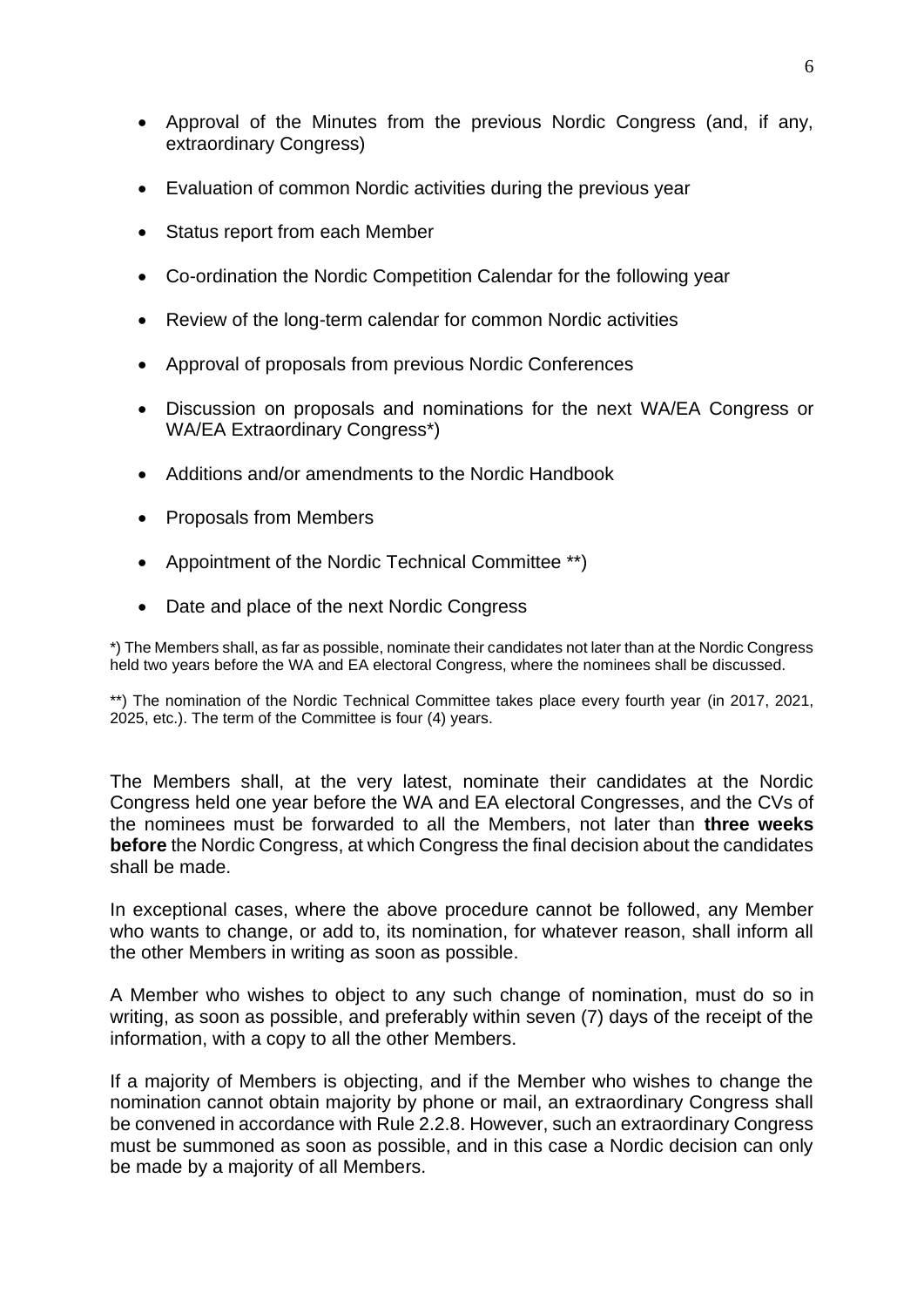# **2.2.6.b**

Outside the regular Congress agenda and before the official opening of the Congress, there shall be a **theme discussion**, normally with an introduction by an outside speaker/specialist invited by the Host Member. There are four topic areas that rotate in the following order (with a start in 2013): 1. Marketing, 2. Sports, 3. Events, 4. Nordic Event Calendar. On a new round, the same order but with new sub-headlines will be used.

# **2.2.7**

Each Member is entitled to nominate one person to be appointed to the Nordic Technical Committee. The Committee shall be appointed every fourth year (2017, 2021, 2025, etc.). One of the Committee Members shall be appointed as Chairman. The Nordic Technical Committee shall propose additions and/or amendments to WA and EA Rules and Regulations. The Committee may also propose additions and/or amendments to the Nordic Handbook. These proposals shall be submitted by the Members and forwarded to the Congress as official proposals.

# **2.2.8**

An extraordinary Nordic Congress shall be convened following a request of at least three Members. The Member which is responsible for the ordinary Nordic Congress that year shall summon an extraordinary Nordic Congress within sixty (60) days from the receipt of the aforementioned request.

# **2.2.9**

To be accepted, all additions and/or amendments to the Nordic Handbook must obtain four fifths (4/5) of the five Members' votes.

#### **2.2.10**

All other decisions must obtain majority (i.e. at least 3/5) of the five Members' votes to be accepted.

#### **2.2.11**

The Secretary shall send a draft of the minutes of the Congress to the persons who check the minutes **within two weeks** after the Congress. Any request for correction must be received **within four weeks** following the issue of the minutes. Formal approval of the minutes shall be done at the next following ordinary Nordic Congress.

#### **2.2.12**

In situations where there is an urgent need to decide on a matter that cannot wait till the next Nordic Congress, the following procedure **"between Congresses"** should be used.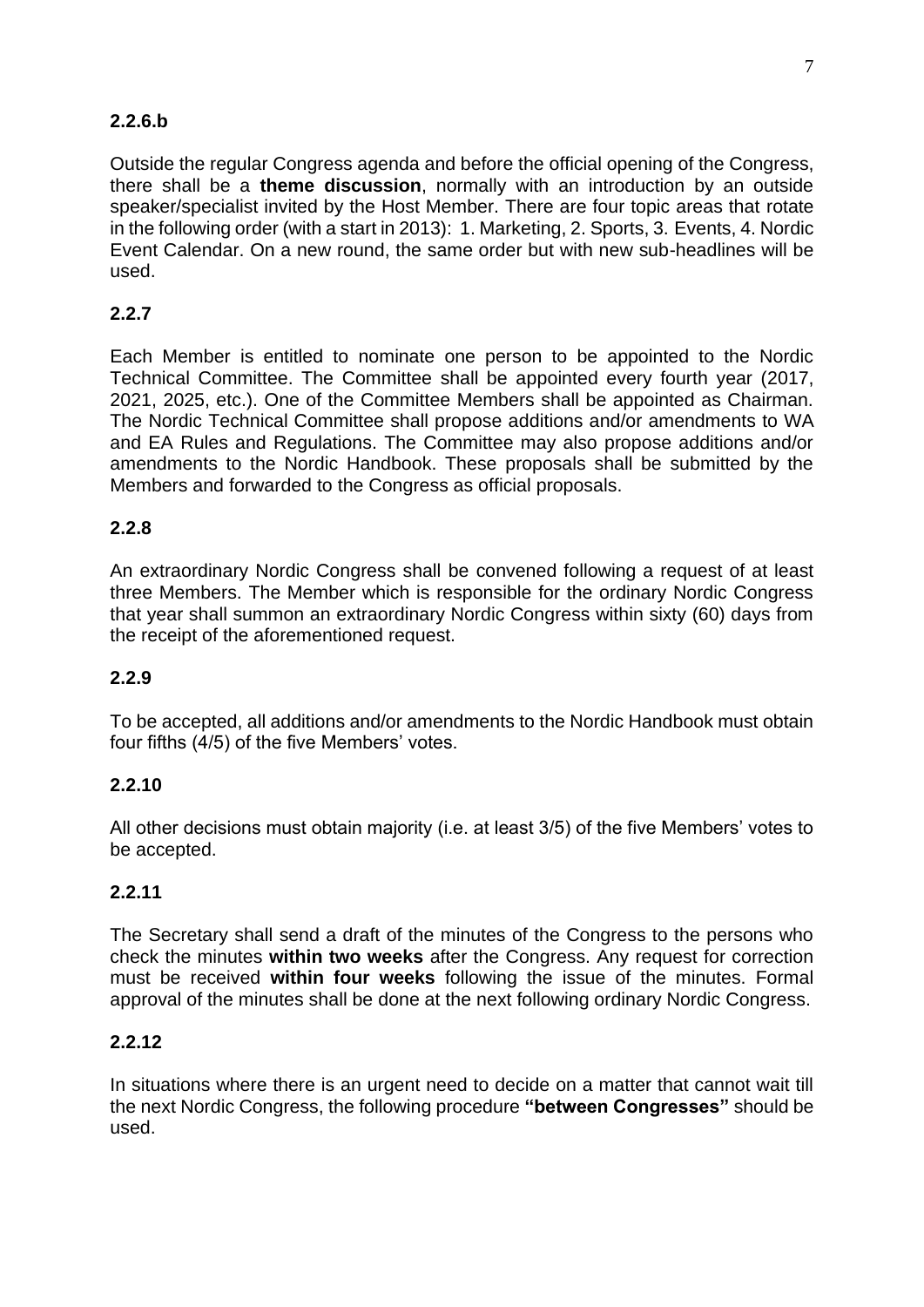The President or the General Secretary of the Member of the initiative starts the procedure by contacting all the other Nordic Members informing them about the case/question that calls for a decision. The aforementioned General Secretary then acts as coordinator and organises the discussion by e-mail correspondence between the General Secretaries (and/or Presidents) of the Members. At the end of the discussion the decision shall be made by voting. To be accepted, the proposed decision must obtain majority (see 2.2.10) of the five Members' votes.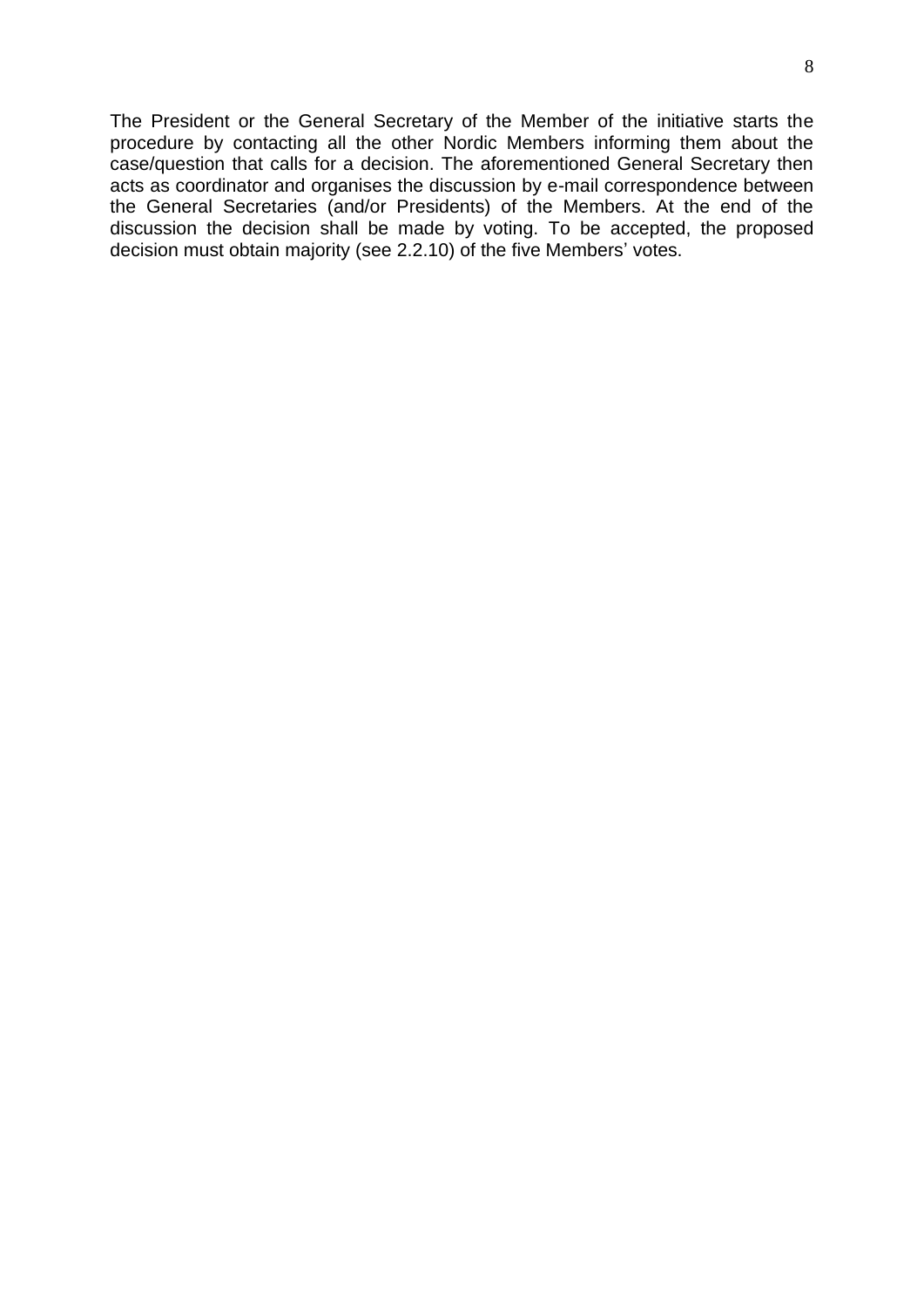# **2.3 Nordic General Secretaries' Conference**

# **2.3.1**

The Conference is open for the General Secretaries from each of the Members. The Host Member may also invite other people as guests and/or experts.

# **2.3.2**

The Conference shall take place every year during the month of September or October, normally two weeks before the EA Convention, on the date and place fixed by the previous Nordic Congress, or at the previous Nordic General Secretaries' Conference.

# **2.3.3**

The Conference will be organised by one of the Members, following a fixed five-year cycle, normally organised by the same Member which will be Host of the Nordic Congress in the following year.

#### **2.3.4**

Invitation to attend the Conference shall be sent in writing to each Member by the Host Member at least **six weeks before** the date of the Conference. The invitation shall be accompanied by a preliminary agenda. Proposals of any kind submitted by the Members, and their written status report, must reach the Host Member at least **four weeks before** the Conference. Each Member shall also enter their Delegates to the Host Member at least **four weeks before** the Conference. The Host Member shall send all documentation (programme, agenda, list of participants, proposals, reports, etc.) to each Member, at least **two weeks before** the Conference.

# **2.3.5**

The agenda at the Conference shall include the following items:

- Opening of the Conference by the General Secretary of the Host Member or his/her representative
- Appointment of Chairman and Secretary from the Host Member
- Appointment of persons who check the minutes (one from each Member)
- Following up the minutes from the previous Nordic Congress and Conferences
- Decisions on items delegated from the Nordic Congress
- Status report from each Member
- Co-ordination of the Nordic Competition Calendar for the following year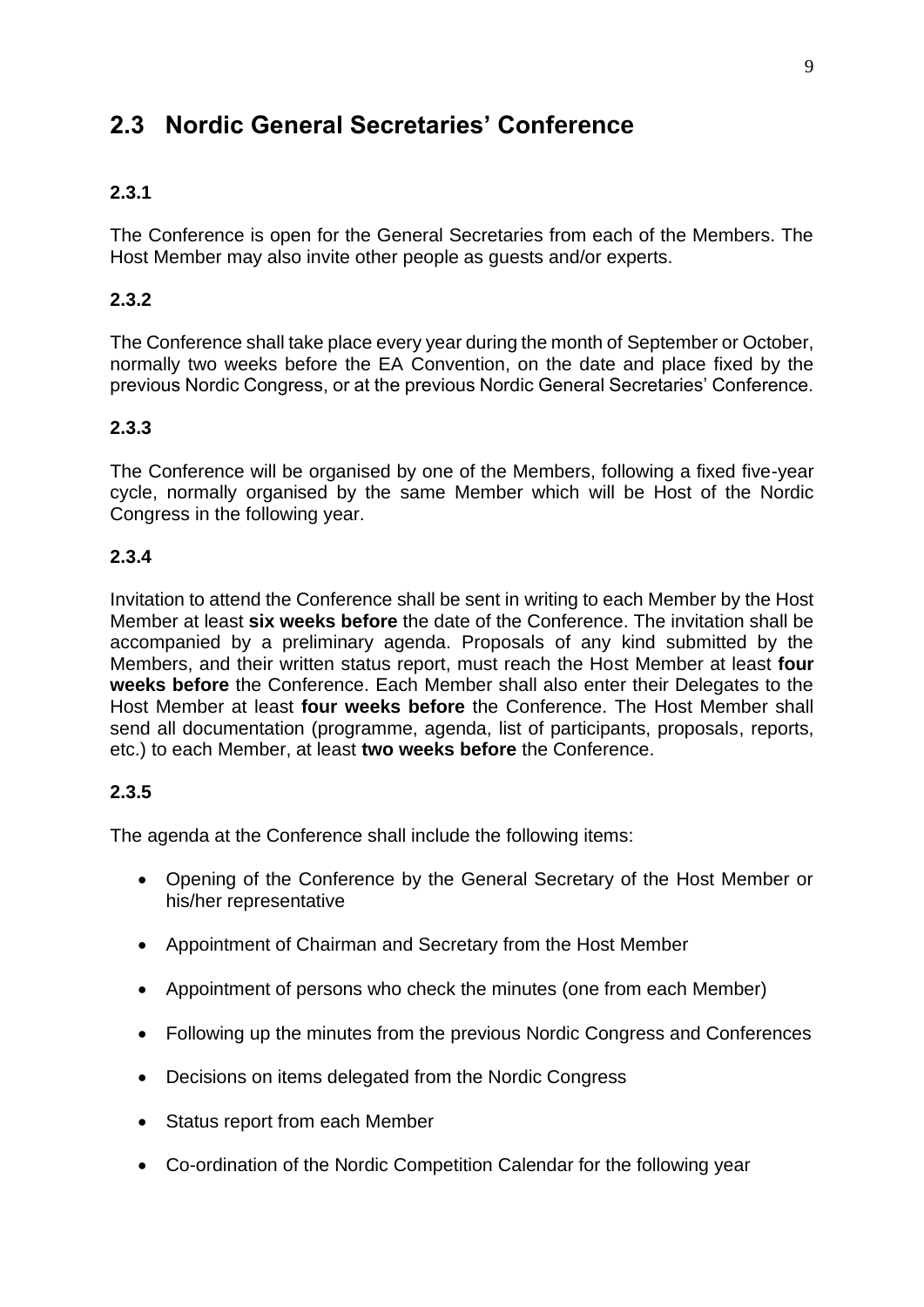- Review of the long-term calendar for common Nordic activities
- Proposals from Members
- Preparation of common proposals to the next Nordic Congress
- Preparation of a rotation-bound theme to be discussed before the opening of the next Congress (see item 2.2.6.b).
- Date and place of the next Nordic General Secretaries' Conference

# **2.3.6**

All decisions shall be made according to the majority of the Delegates voting.

The Host Member should also try to find one or more special themes that could be of common interest to discuss. External experts can be invited as lecturers.

# **2.3.7**

The Secretary shall send a draft of the minutes from the Conference to the persons who check the minutes **within four weeks** after the Conference. Any request for correction must be received **within four weeks** following the issue of the minutes. Formal approval of the minutes shall be done at the next following ordinary Nordic Congress.

# **2.3.8**

As it is a permanent arrangement to have a special Nordic Meeting during the EA Convention between the Nordic participants present, normally including most of the Presidents of the Nordic Federations, this Nordic Meeting can act as an extra link between the General Secretaries' Conference and the following Nordic Congress. Thus, the Nordic Meeting can, for example, speed up certain processes that were initiated or forwarded by the GS Conference.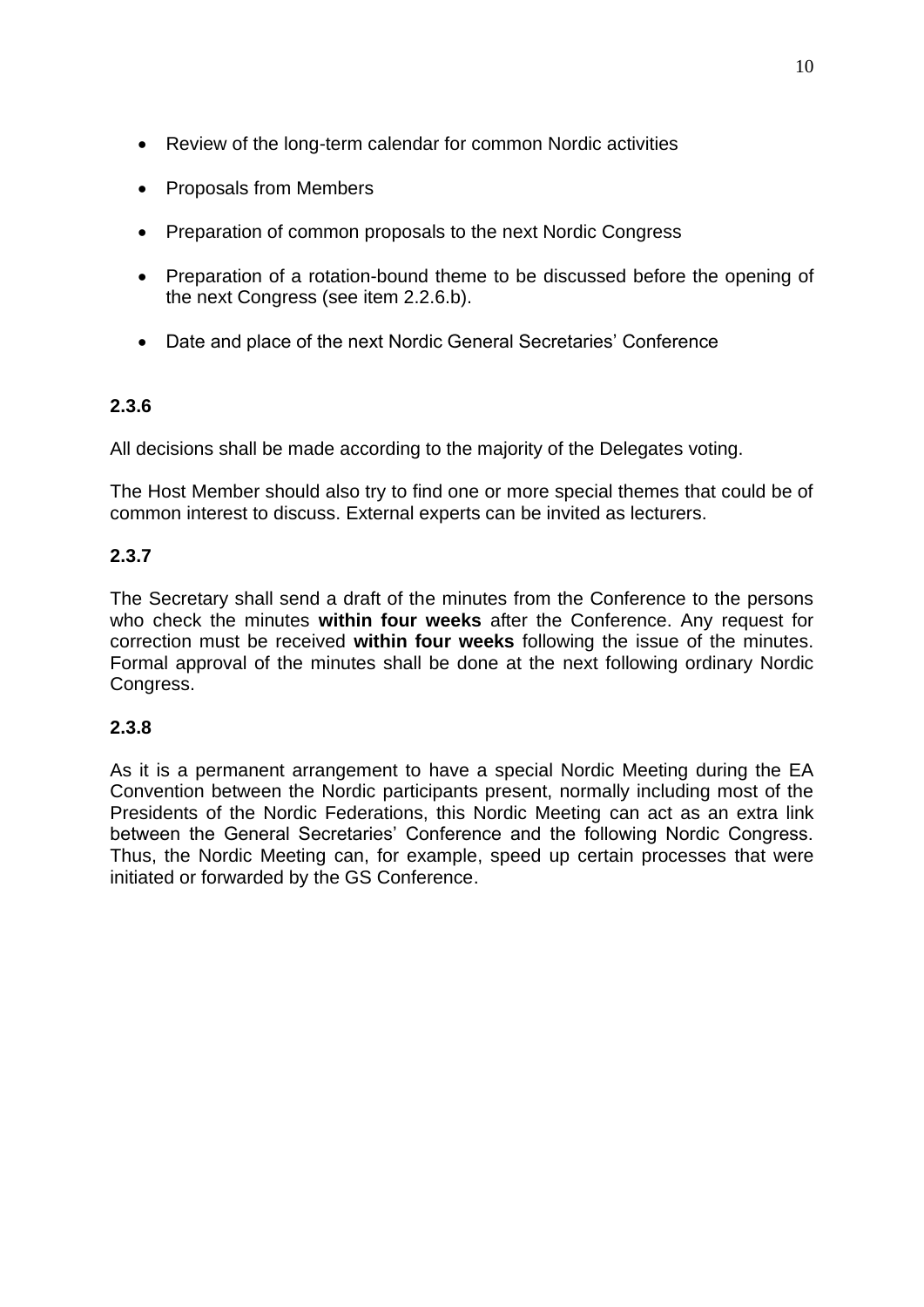# **2.4 Nordic Technical Conference**

# **2.4.1**

The Conference is open for the Nordic Technical Committee members and other representatives from each of the Members. Each Member should normally send one to three (1-3) participants who are experienced in the items that will be discussed. The Host Member may, however, enter more than three participants.

# **2.4.2**

The Conference will take place **every even year** during the autumn, normally in the month of November on the date and place fixed by the Nordic Congress preceding the Conference.

# **2.4.3**

The Conference will be organised by one of the Members following a fixed ten-year cycle.

# **2.4.4**

Invitation to attend the Conference shall be sent in writing to each Member by the Host Member at least **six weeks before** the date of the Conference. A preliminary programme shall accompany the invitation. Proposals on items to be discussed submitted by the Members must reach the Host Member at least **four weeks before** the Conference. Each Member shall also enter their Delegates to the Host Member at least **four weeks before** the Conference. The Host Member shall send all documentation (programme, list of participants, etc.) to each Member at least **two weeks before** the Conference.

# **2.4.5**

The aims of the Nordic Technical Conference are:

- to act as an advisory body to the Nordic Congress
- to exchange ideas and experiences concerning athletic facilities, equipment, implements and other technical matters
- to produce proposals for the Nordic Congress concerning additions and/or amendments to WA and EA Rules and Regulations.

# **2.4.6**

The Host Member shall appoint Chairman and Secretary for the Conference.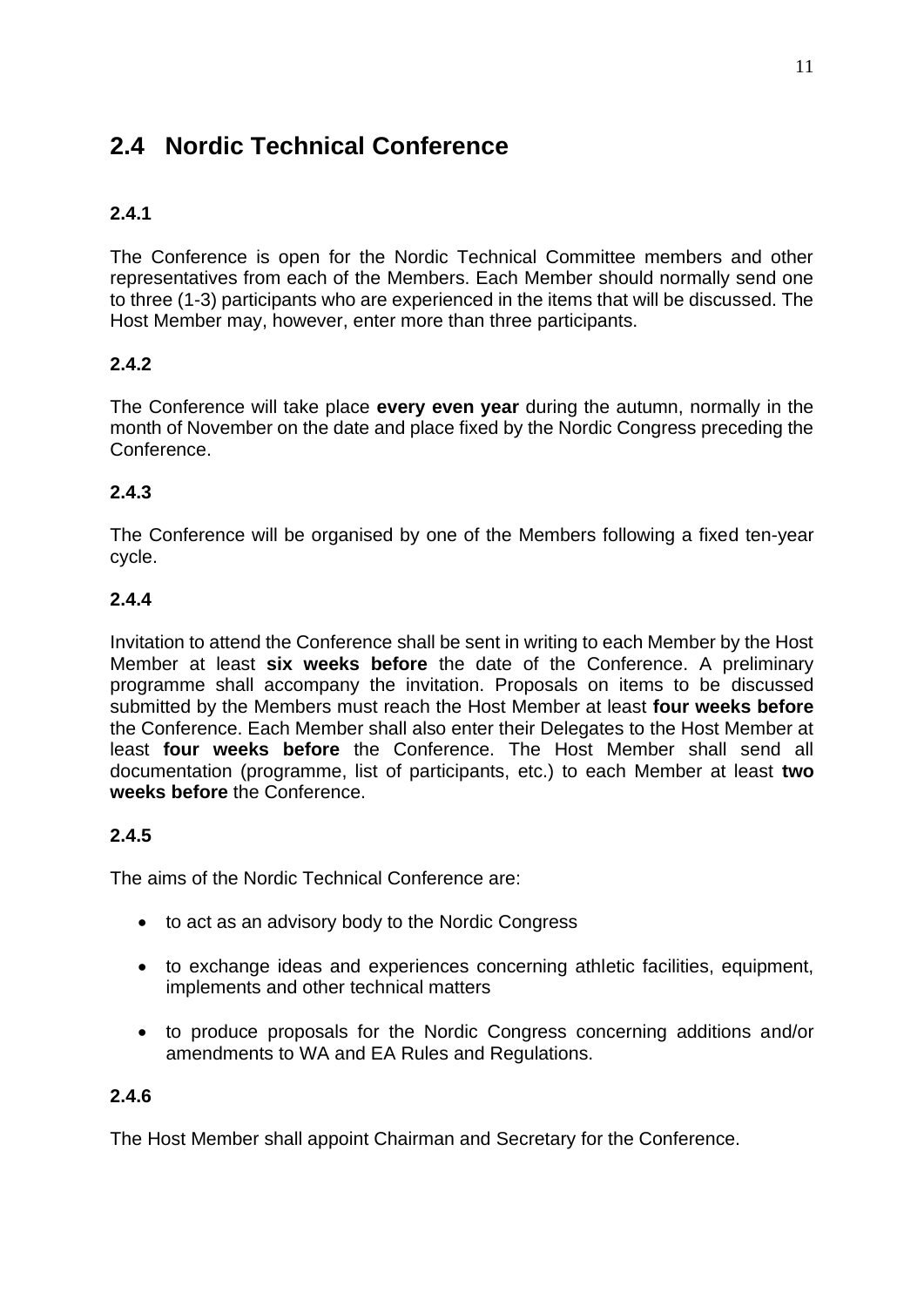# **2.4.7**

The Conference can only make proposals to the Nordic Congress, not make any kind of decisions.

# **2.4.8**

The Host Member should also try to find one or more special themes that could be of common interest to discuss. External experts can be invited as lecturers.

# **2.4.9**

The Secretary shall send a draft of the minutes from the Conference to the persons who check the minutes **within four weeks** after the Conference. Any request for correction of the minutes must be received **within four weeks** following the issue of the minutes. Formal approval of the minutes shall be done at the next following ordinary Nordic Congress.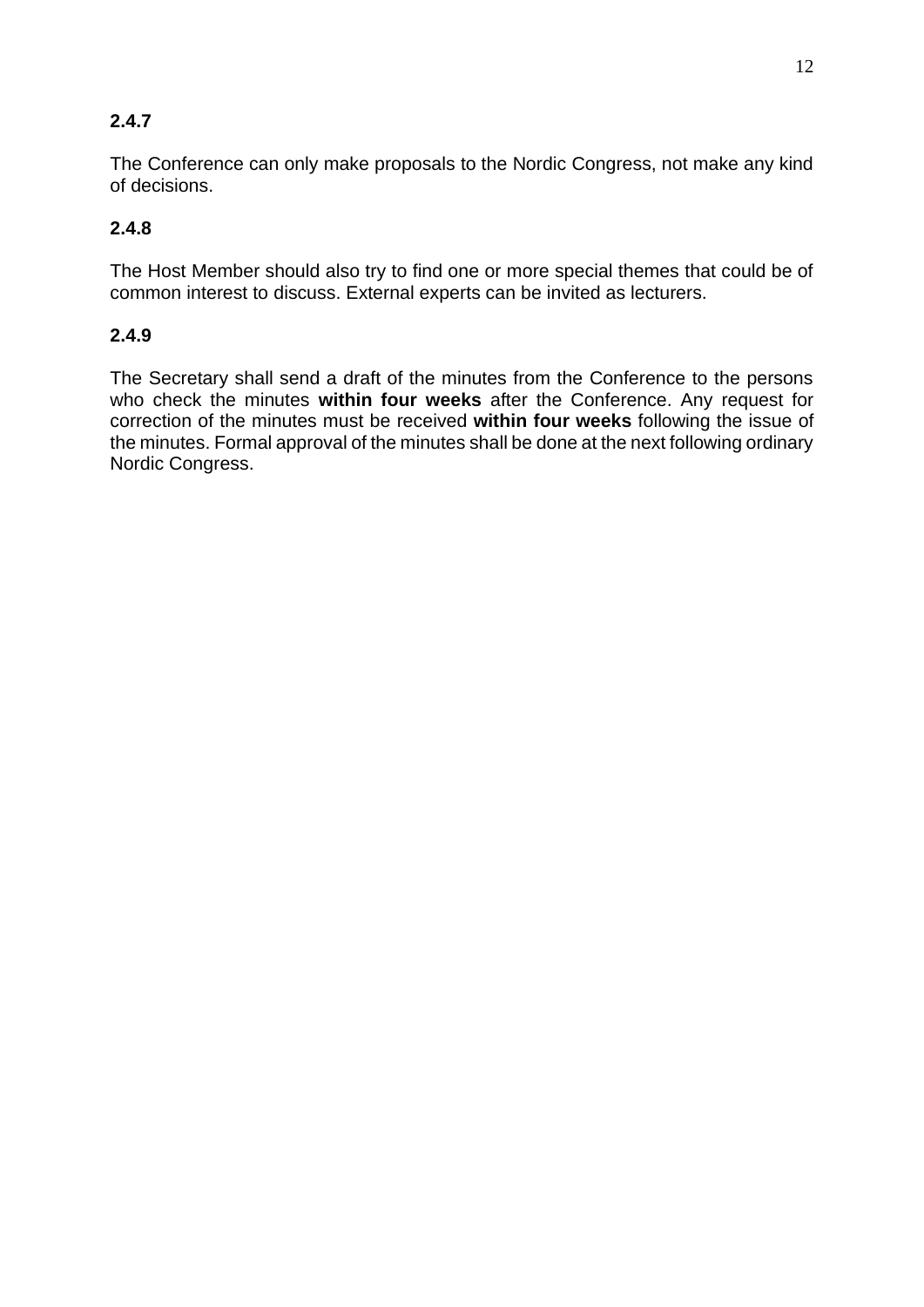# **2.5 Other Conferences and Meetings**

# **2.5.1**

The Nordic Congress, both ordinary and extraordinary, has the authority to decide on other occasional meetings and conferences of common interest and open for all Members under conditions decided by the Nordic Congress.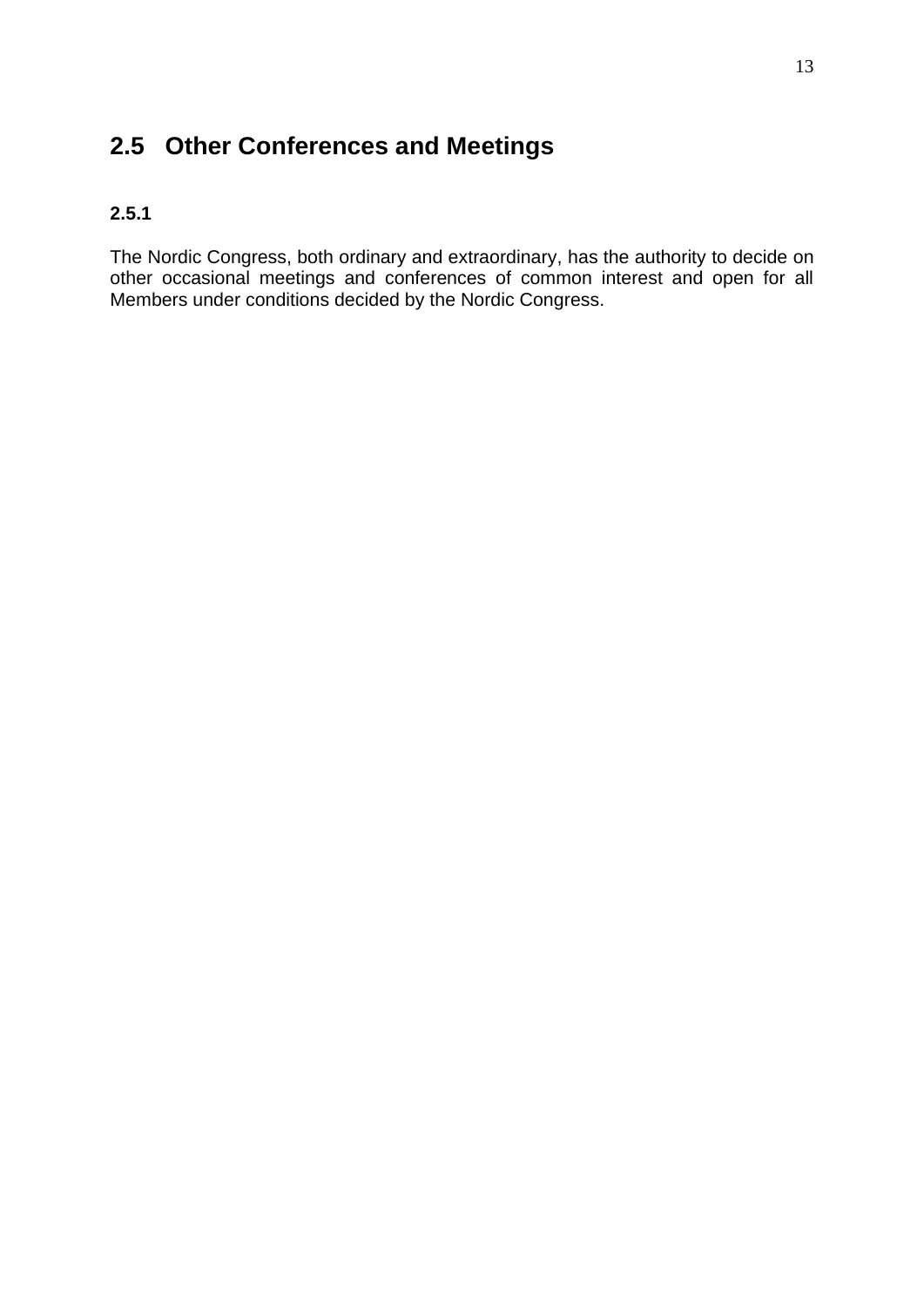# **Part 3 - Competition Regulations**

# **3.1 General Rules and Recommendations**

# **3.1.1** *General*

Each Nordic competition is organised in one of the Nordic countries, following a rotational system confirmed, and amended when necessary, by the Nordic Congress. In case of need to organise a competition two or three times in a row by the same organisers or in need to change the organiser at the last moment, the decision can be made by the General Secretaries. The organiser of the competition is the respective Member, either alone or together with a club/clubs affiliated to it, hereinafter called **The Host**. The Member supervises the work of the local organisers and has the ultimate responsibility for all arrangements and the conduct of the competition. (See also 3.1.16.)

# **3.1.2** *Nordic Championships*

All competitions covered by these rules, notwithstanding the traditional name and basic character of the meeting, are also considered as **Nordic Championships** to the extension described in the respective section of these rules. (See also 3.1.16.)

# **3.1.3** *Invitations and Entries*

Official invitations, with a preliminary timetable and other general information, shall be sent to the Members not later than **four months before** the competition. The Members shall send their preliminary entries, with approximate numbers of participants and team officials, to the Host not later than **two months before** the competition.

# **3.1.4** *Championship Medals*

An official **Nordic Medal**, approved by the Nordic Congress, shall be used whenever such medal is available. If that is not the case, another type of medal, designed by the organising Host, or a medal representative of the venue or region for example, can be used. The category (Championship / Match / Challenge or other), year and venue of the competition shall be indicated by the engraving.

# **3.1.5** *Commemorative Medals*

It is recommended that commemorative medals be given to all members of the participating delegations. It is possible to use same type of prize medals and commemorative medals, but then the medals given to the three best athletes individually or to the athletes of the three best teams shall be clearly marked.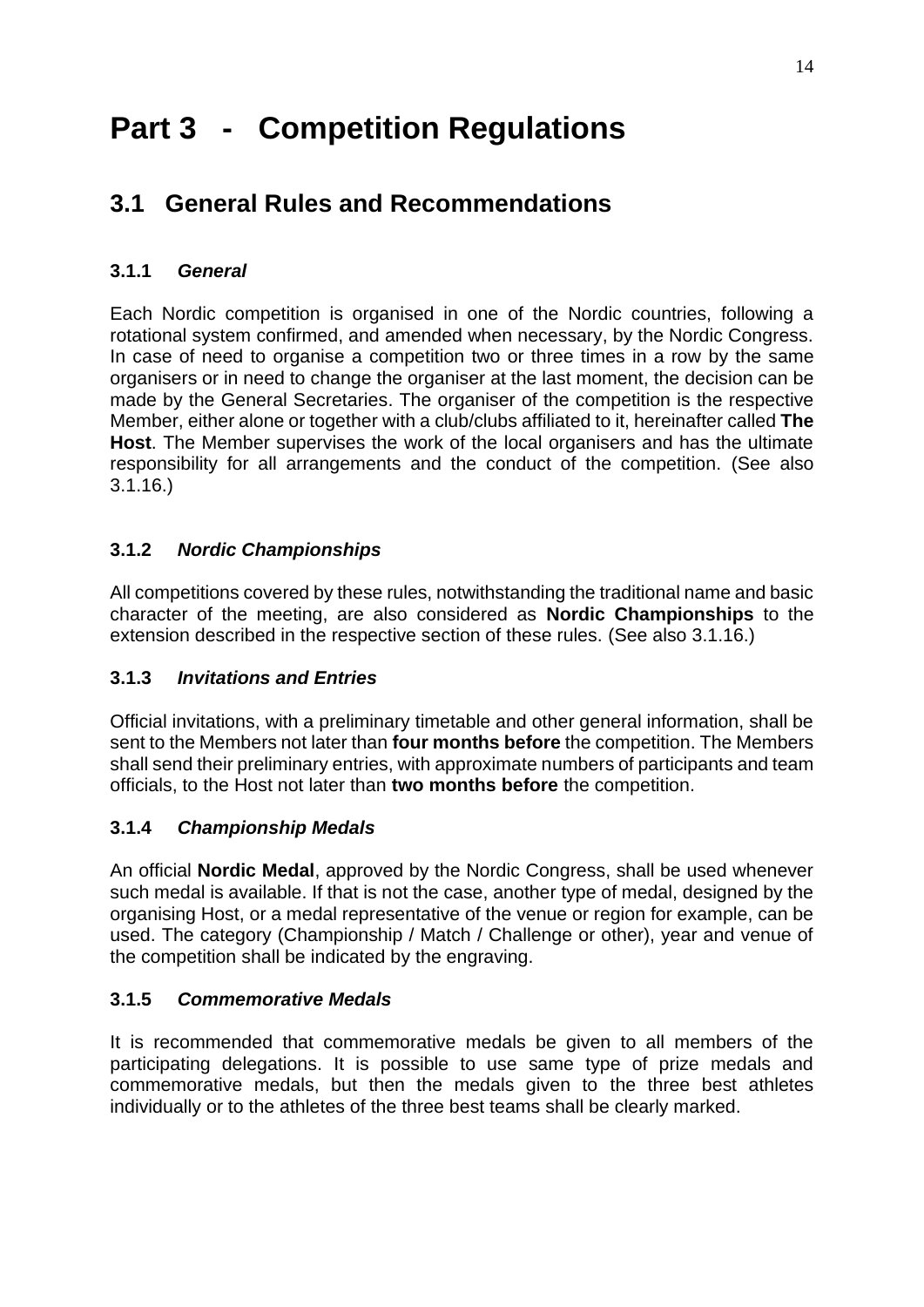# **3.1.6** *Flag Decoration*

It is recommended that the competition stadium or area be decorated with the flags of all participating countries, possible guest nations included.

# **3.1.7** *Ceremonies*

The programmes of possible opening and/or closing ceremonies may be planned and decided by the organiser. If an opening with the teams' marching-in and/or a short flag ceremony takes place, only the host nation's National Anthem may be played. The staging of closing ceremonies and/or playing the winning nation's National Anthem may be decided by the organiser, depending on time available for a ceremony.

The medal ceremonies: The programme of the medal ceremonies shall be planned by the Organiser taking into account the number of ceremonies and the time available. In the need to save time, for example because of teams' travelling schedules or TV company's requirements, the medal ceremonies can be carried out "unconventionally", like for example:

- ceremony performed at competition site without public announcement;
- ceremony performed outside the competition arena, not stopping the competition;
- ceremony performed without the winner's National Anthem;
- ... or any combination of the above.

# **3.1.8** *Technical Meeting*

At every Nordic competition, a **Technical Meeting** shall be held, preferably in the evening of the day before the (first) day of the competition. The Technical Meeting can decide on any technical or rule-related question that this Handbook and the WARules do not cover.

# **3.1.9** *Drawings*

To save time in the Technical Meeting and to help the organiser to prepare the start lists early, it is recommended that a drawing scheme, where needed, be prepared and sent to the participating delegations with a result of an honest drawing in advance. The entries should then be made with allocation of the teams' available lanes and jumping/throwing positions.

# **3.1.10** *Jury of Appeal*

At every Nordic competition there shall be a **Jury of Appeal**, consisting of at least three members, all from different countries/teams. The Chairman may be nominated by the Host Member, but he/she must not belong to the local competition organisation. The other members of the Jury are selected/nominated from the visiting delegations at the Technical Meeting.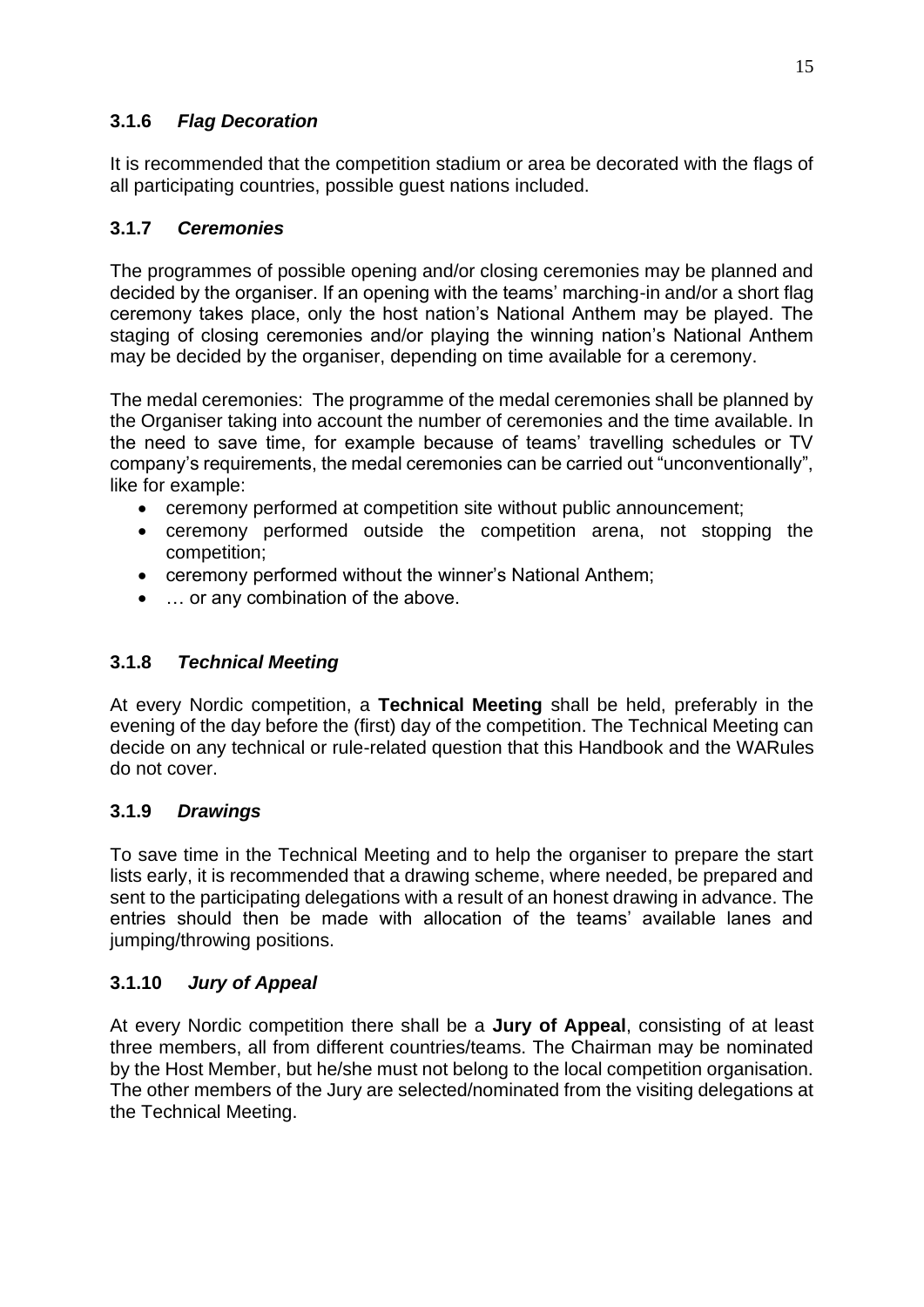# **3.1.11** *Doping Tests*

At every Nordic competition, within the scope of the Nordic Handbook, the Host is obliged to conduct and pay (testing officer's services and cost for transport and laboratory analysis) for a minimum number of Doping Control tests as agreed at follows:

| Nordic-Baltic U23 Championships         |   | 5 |
|-----------------------------------------|---|---|
| Nordic U20 Match & Championships        |   | 5 |
| Nordic Championships in Combined Events | 3 |   |
| Nordic Cross Country Championships      |   | 3 |
| Nordic Indoor Match and Championships   |   | 5 |

The Host must also provide the availability of doping test service, needed/required by one or more participating Members, for record validity purposes or for other reasons. The costs for transport and laboratory analysis of these voluntary tests shall be borne by the respective Members of the athletes tested.

# **3.1.12** *Right to Participate*

In all Nordic Championships and in all Matches between the Nordic Countries, the participating Federations can be represented only by athletes who are citizens of the respective countries.

In the case of dual citizenship or recent change of citizenship, the requirements of the WAs C3.2 - Eligibility to Represent a Member Rules shall be met.

# **3.1.13** *Competition Regulations*

The Competition Regulations can be changed or amended only by the Nordic Congress.

However, in urgent situations and when it is a question of adapting events, race distances, implement dimensions and such like, also the Nordic General Secretaries' Conference can make minor temporary changes for the next twelve months. These changes must be reported to the next Nordic Congress which shall decide on their possible continuation.

# **3.1.14** *Transport of Vaulting Poles*

In all Nordic Events where Pole Vault is included in the competitions (incl. Combined Events), the Host shall actively advise and/or help the visiting teams to find the easiest possible ways of transporting the poles to and from the venue of the Event, especially within the host country. If this means, in addition to giving general information, also practical measures (e.g. transport aid) that entail additional costs, these shall be paid by the respective visiting countries.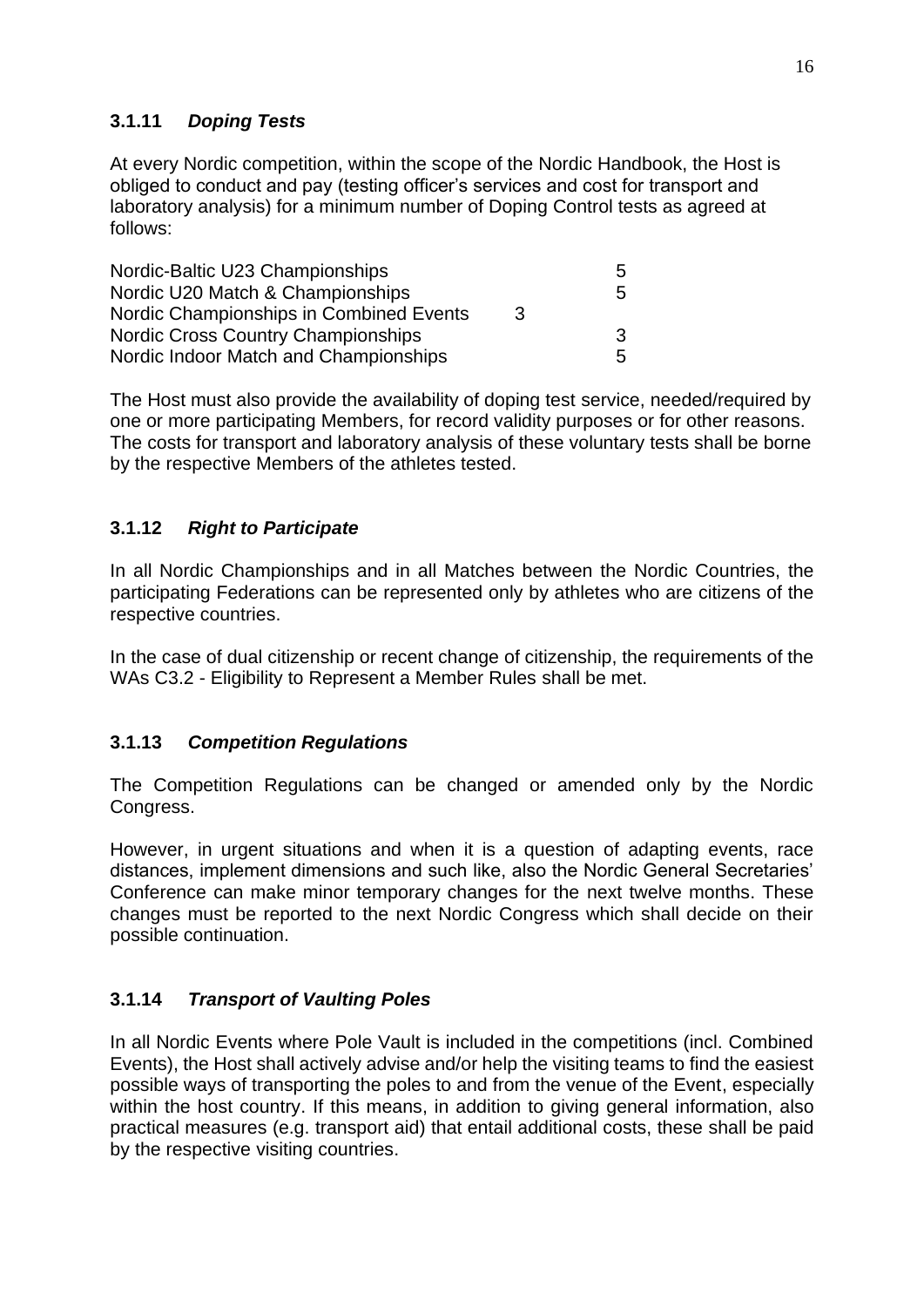#### **3.1.15** *Baltic Participation*

As an attempt to increase the participation and to improve the level of the Nordic Championships for the age group U23 it has been decided to make the Event open also for the three Baltic Countries, i.e. Estonia, Latvia and Lithuania. After a test period, 2008-2010, it was decided to make this arrangement permanent starting from 2012.

It was also decided to recommend the organisers of the other Nordic Championships, except the Nordic U20 Match, to support participation, as "extra competitors", from the three Baltic Countries to an extent which is possible and reasonable for the current format of those Championships.

# **3.1.16** *Organisers' Websites*

Every Nordic competition shall have a dedicated part of the website maintained by the Host. The website shall provide relevant information concerning the competition for teams, spectators, media and general public. The information shall, as they become available, include team manual, timetable, start lists, results and other relevant items.

The results on the website shall be updated continuously during the competition, preferably "live", but otherwise immediately after the conclusion of each individual event. The website shall be in operation not later than one month before the competition.

# **3.1.17** *Financial Regulations*

Each participating country pays the travel costs of its delegation to and from the locality (city, town, village, etc.) of the competition. In practice, this refers to the nearby airport, seaport or railway station. Starting from there on arrival, and ending in the same place after the competition, the Host organises all local transports and covers the costs thereof.

Each participating country pays the board and lodging costs (accommodation and meals) of its delegation. It is the responsibility of the Host to organise such services, and it should use its best efforts to negotiate favourable charges for the delegations. An estimate of the price should be given in the invitation.

If non-Nordic participants are accepted to the competition as "extras", their financial terms should be, as far as possible, in line with the terms of the Nordic Teams.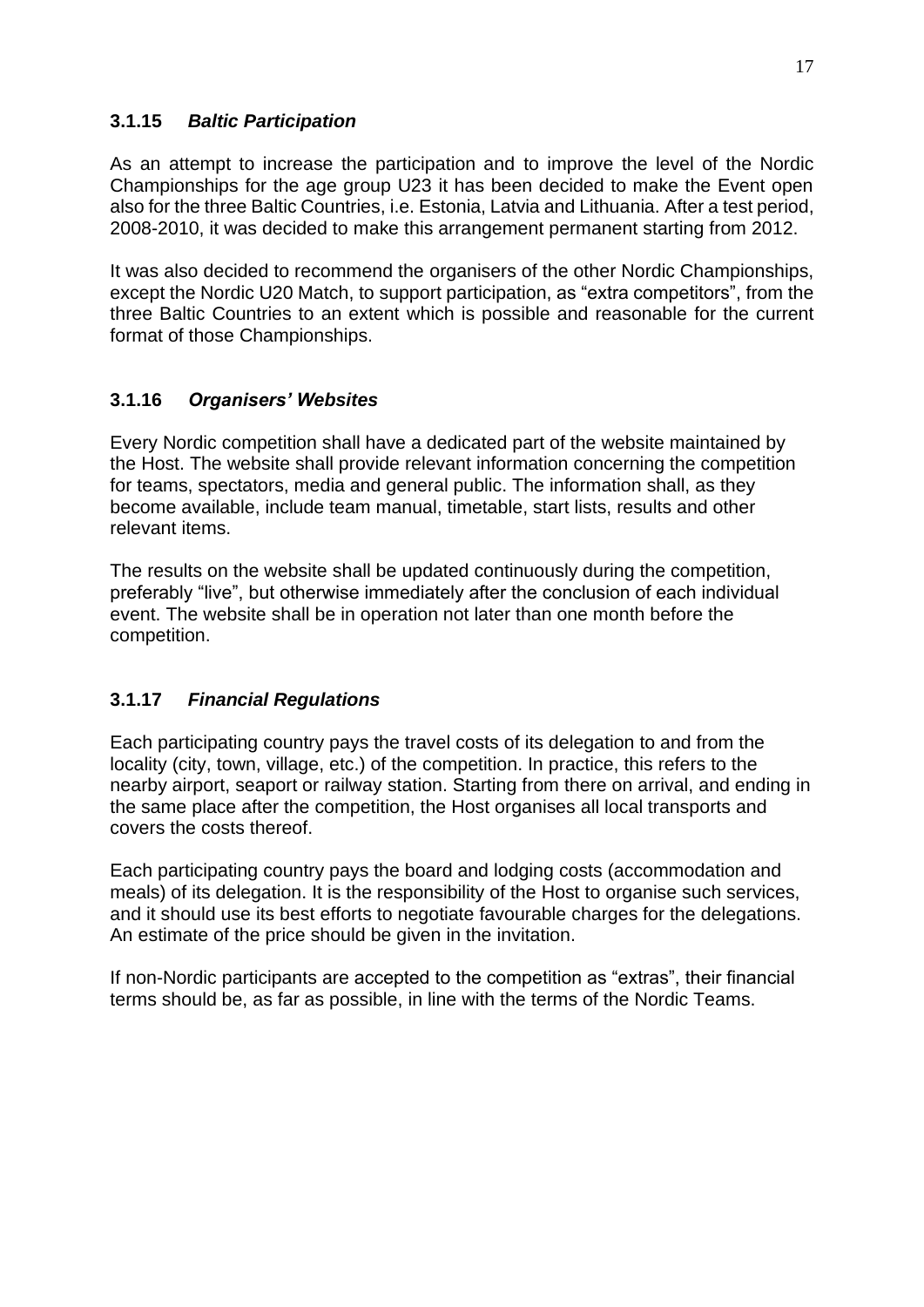# **3.1.18** *Guidelines for meeting organisers*

# **1. Important documents**

#### **1.1 Invitation**

The invitation shall be sent out to the participating federations four months prior to the competitions. The invitation shall contain:

- 1.1.1 Short information about the venue/city
- 1.1.2 Official Airports/Train stations
- 1.1.3 The cost for the accommodation in single, twin, or triple rooms. Full accommodation will also mean meals and local transportation (see below).
- 1.1.4 Events daily programme with a preliminary timetable.
- 1.1.5 How the entry shall be made with:
	- A. Preliminary entry (number of people and rooms and preliminary travel details) usually two months prior to the event.
	- B. Final entry (with name, year of birth and eventually PB/SB, room list) usually 5-10 days prior to the event.

# **1.2 Team Manual**

The Team manual is the handbook for the visiting teams. Try to fill it with all necessary facts that a visiting team may want. Among the things that a team manual shall contain are:

- 1.2.1 Important members (with contact details) of the LOC such as:
	- A. General Secretary / Project manager LOC
	- B. The technical delegate of the national federation
	- C. Competition director
	- D. Referees
	- E. Technical manager
	- F. Photo finish judge
	- G. Calling chief
	- H. Competition Secretary
	- I. Accommodation manager
	- J. Transport manager
- 1.2.2 Information about team attachés
- 1.2.3 Information about the hotel/hotels together with address and contact details.
- 1.2.4 Team time table with times for different activities such as, training, meals, technical meeting.
- 1.2.5 Information about transports
	- A. From and to official airport/train station
	- B. To and from technical meeting
	- C. To and from the competition.
	- D. To and from training
- 1.2.6 Information about the venue with map of the stadium with key locations like:
	- A. Dressing rooms
	- B. Competition secretary/TIC
	- C. Warm up areas
	- D. Where to get meals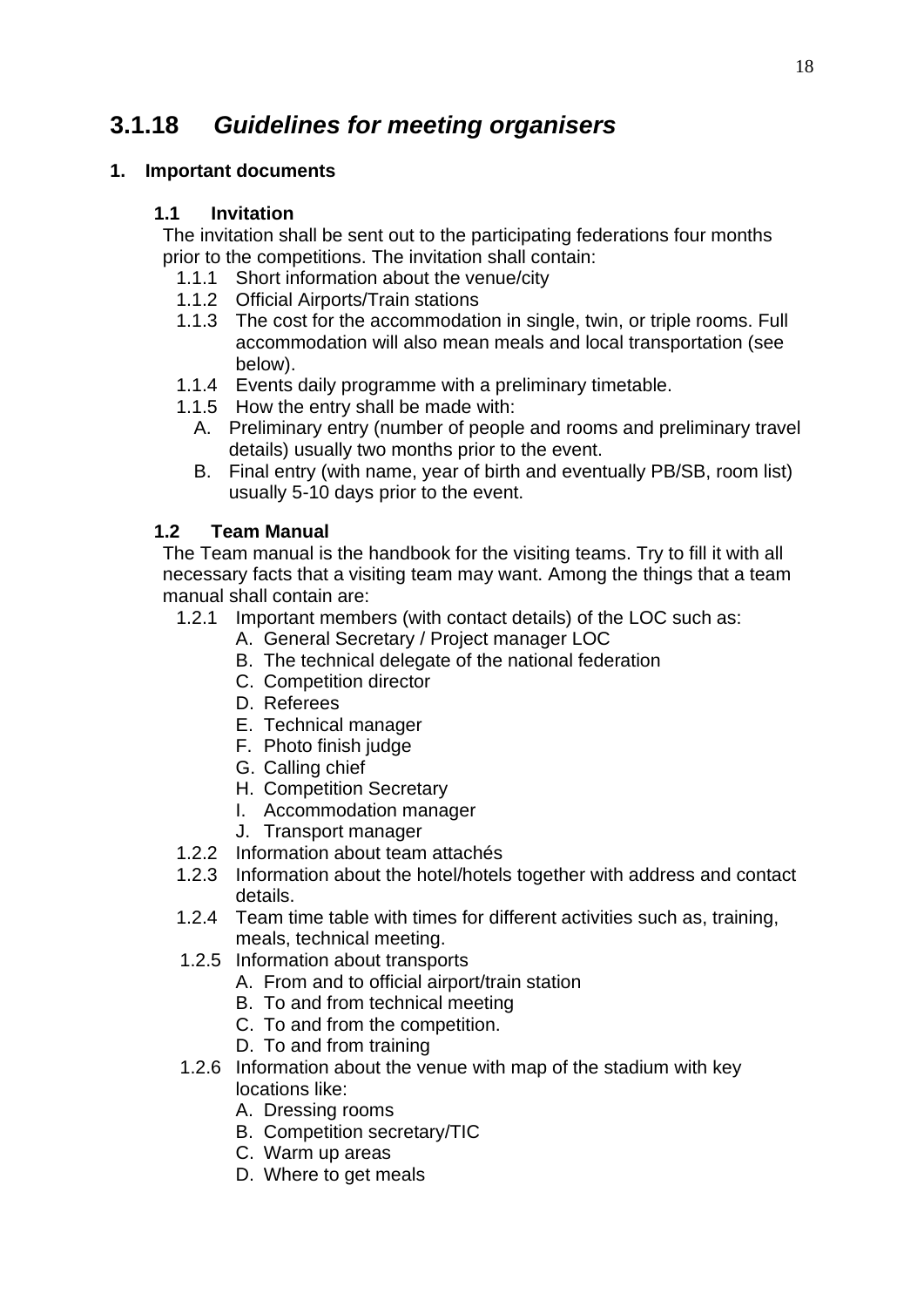- E. Etc
- 1.2.7 Agenda Technical meetings
- 1.2.8 Competition rules and regulations (see Nordic Handbook)
- 1.2.9 Where the results will be published
- 1.2.10 Information how to change events and relay teams
- 1.2.11 Information call room procedures
- 1.2.12 Information Price ceremonies
- 1.2.13 The draw, lane order/throwing jumping order
- 1.2.14 How to make an appeal/protest
- 1.2.15 Preliminary start lists

# **1.3 Technical meeting**

The day prior to the event there shall be held a technical meeting. On the agenda there shall be some standard issues like:

- 1.3.1 Head of the technical meeting
- 1.3.2 Presentation key officials and other participants of the meeting
- 1.3.3 Jury of appeal (most often members from the different teams)
- 1.3.4 How to make an appeal/protest
- 1.3.5 Time schedule
- 1.3.6 Lane/throwing/jumping order
- 1.3.7 Corrections of the team (new participants etc)
- 1.3.8 How late the teams may do substitutions (last minute, injuries, illness and so on)
- 1.3.9 Orientation on the arena (call room, Technical Information Centre (TIC), warm up, technical manager (checking of the implements) and so on)
- 1.3.10 Information about call room procedures, price ceremonies, call room times etc
- 1.3.11 Start commands (should be in English)
- 1.3.12 Doping test procedures
- 1.3.13 Transport information
- 1.3.14 Meal information
- 1.3.15 Other issues

# **2. Schedule**

There are some elements that use to be the same in the Nordic Competitions. If it is a two-day competition the normal days are like following:

|           | Competition day 1                                                                                  | Competition day 1 | Competition day 2        |
|-----------|----------------------------------------------------------------------------------------------------|-------------------|--------------------------|
| Morning   |                                                                                                    | <b>Breakfast</b>  | <b>Breakfast</b>         |
|           |                                                                                                    |                   | Competition              |
| Afternoon | • Teams arriving                                                                                   | Competition       | Competition<br>$\bullet$ |
|           |                                                                                                    | Lunch             | Lunch                    |
|           |                                                                                                    |                   | Teams departing          |
| Evening   | Training at the<br>arena<br>Dinner<br><b>Technical</b><br>meeting (at<br>arena or at the<br>hotel) | <b>Dinner</b>     |                          |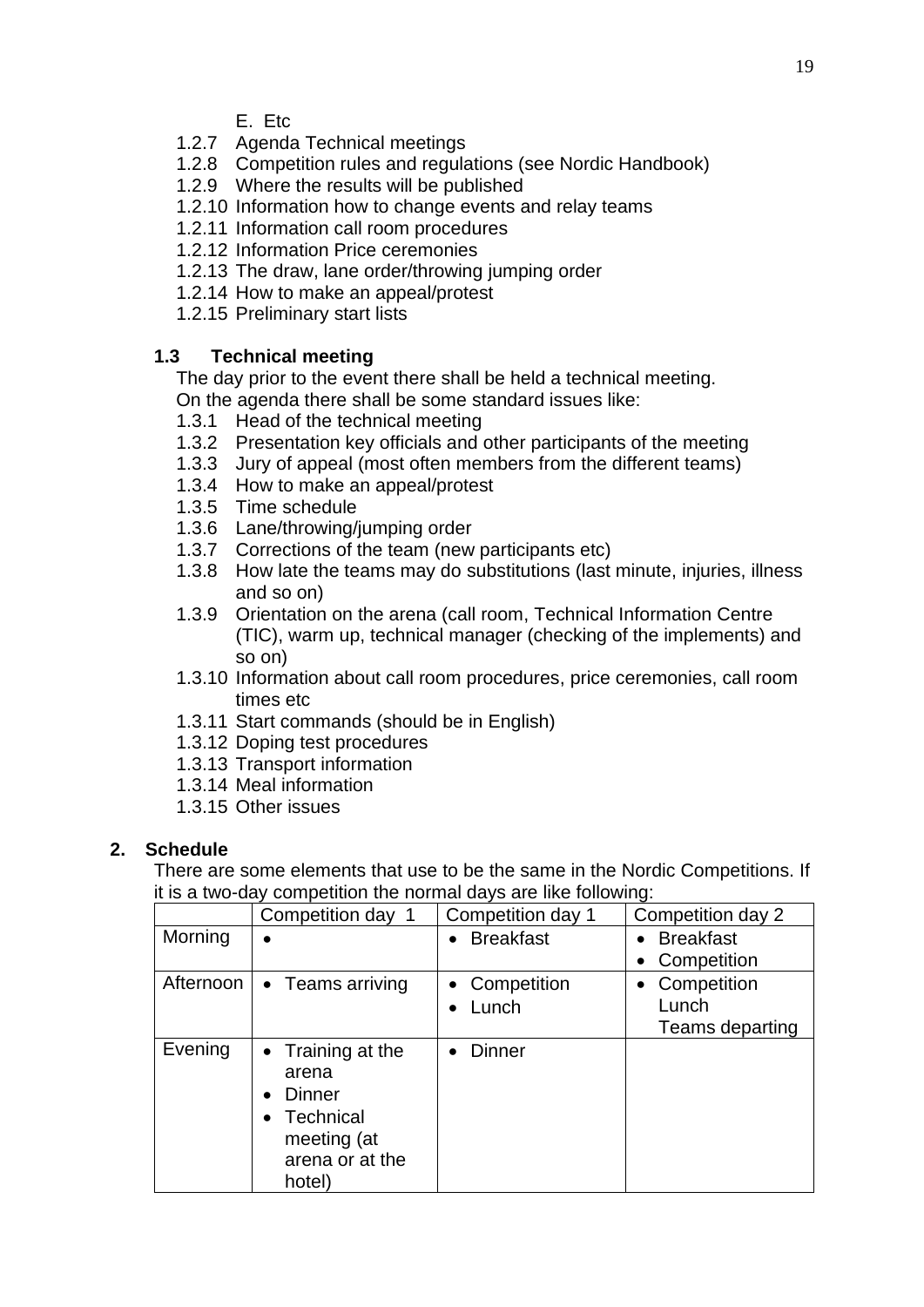|                                                                                   | <b>Team Meetings</b> |  |  |  |
|-----------------------------------------------------------------------------------|----------------------|--|--|--|
| There might also be a comrade's dinner the first competition day (juniors) and it |                      |  |  |  |

There might also be a comrade's dinner the first competition day (juniors) and it is quite common to have a banquet on a senior competition the second competition day. If so, the teams depart the morning after.

# **3. Accommodation**

# **3.1 Accommodation**

The accommodation shall be in hotel. The LOC shall offer a price for full board accommodation including dinner the day before the competition, breakfast, lunch and dinner the first competition day (if multi day competition) and breakfast and lunch the last competition day when the teams depart. If there are needs to arrive earlier or depart later the LOC may organize this at extra cost. The LOC shall offer accommodation in twin rooms or single rooms and if possible, it is also good to have triple bedrooms.

Meals are best served as a buffet with two different dishes. The teams shall also report if there are any allergies or other special needs. During the competition it is good to serve the meals at the arena. It is good if the meals can be open several hours, some of the athletes will wait to after their events and some will eat before their event. The experience is also that the athletes rather have lots of food than expensive food. Pasta and rice dishes are most often appreciated.

# **Meeting rooms**

There will be a need for team meetings in the evenings. A meeting room with a schedule for the different teams will be enough but two rooms will be even better.

# **3.2 Economy**

In the full accommodation also the local transports (also to and from Airport/Train Station) (see 2.3) shall be included together with room and meals. After the competition an invoice shall be sent to the respective federation. Amount of nights in single/twin rooms shall be specified together with extra costs if any.

# **3.3 Transports**

One of the most obvious keys to success is the transports and a good transport plan.

# **3.3.1 Hotel-Arena-Hotel**

There shall be a transport plan from the hotel to the arena and from the arena to the hotel. The best way to solve the issue is by hosting the competition on an arena close to the hotel. If there are 10 minutes (in some cases 15 minutes are ok) or less walking distance between the arena and the hotel there only has to be transports for poles, massage benches and so on, the teams may walk.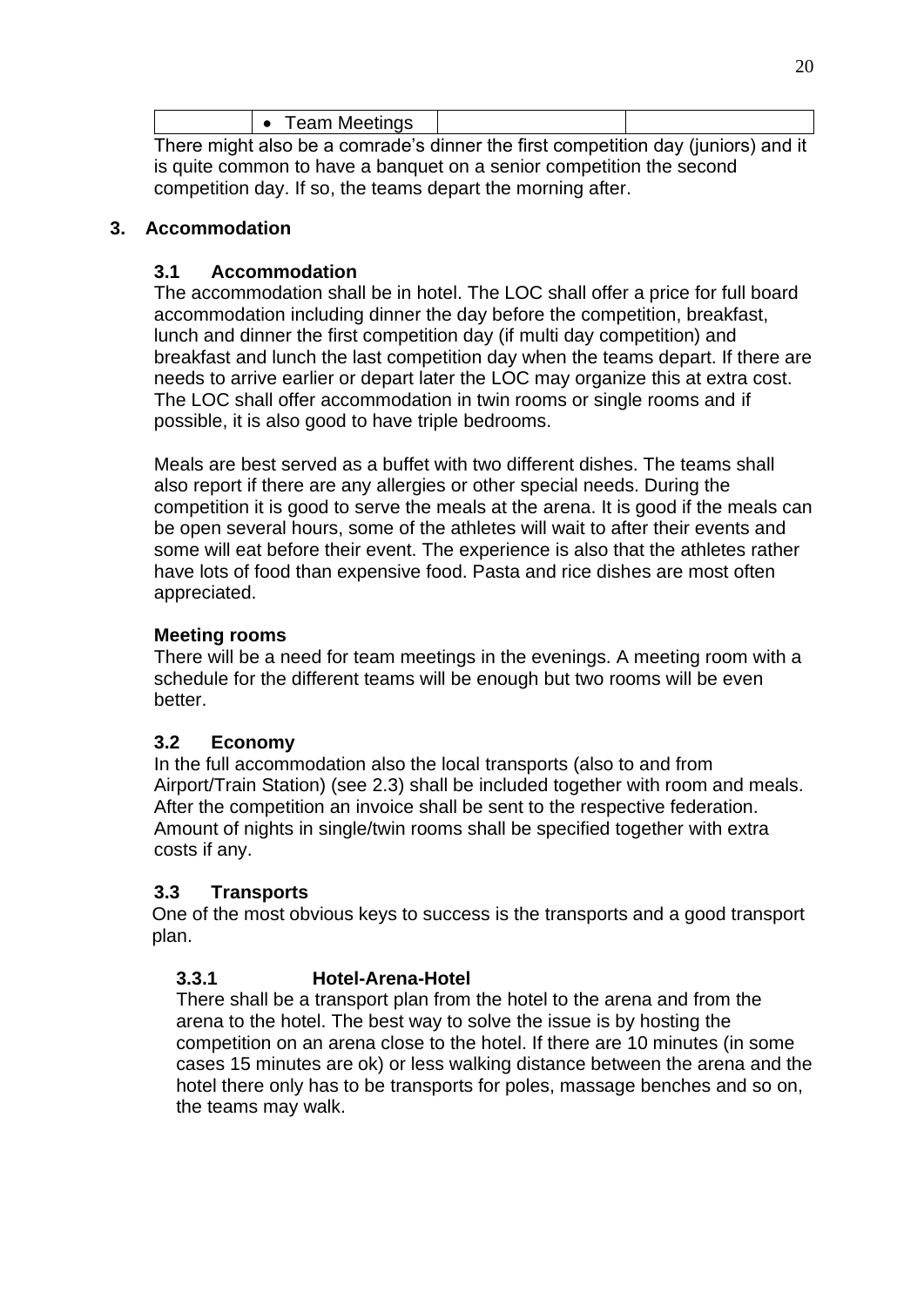However, most often the walking distance is longer and then you have to make up a transport plan. In the bigger Nordic competitions, you will need busses.

#### *Shuttle buses*

Shuttle buses are one way to solve the problem. The first bus should at least aim to be at the arena two hours prior to the meeting and go back and forth with one half hour in between the pickups.

The minimal transport schedule should contain at least two transports, one that is at the arena two hours prior to the competition, and one transport about one half hour prior to the competition. When there are few transports the buses must be more than if you use the shuttle bus system.

#### *After the competition*

The hard part is after the competitions when everybody wants to leave the arena almost at the same time. There you will have to have more busses that may go at the same time.

#### **3.3.2 Airport-Venue-Airport**

The LOC is responsible to make sure that the visiting teams also get from the official Airport/Train Station to the venue of the competition (to the hotel).

The LOC is responsible for the transport from the official Airport/train station at no extra cost for the participating teams. However, the included transport must only be one per participating team (nation), if there are interests in more transports the cost of that transport shall be paid by the participating team but organized by the LOC.

If the official Airport/Train Station lies more than one and a half hour away from the venue, then the transport may be paid by the participating teams.

#### **3.4 Team attaché**

It is not a demand to have different team attachés for the teams but it is good to have different team hosts, often there is possible to find hosts from the different countries and it is always appreciated to have an easier way to contact the LOC through the team attaché. The tasks for the team hosts are to help the team with practical matters like get in contact with the right people, help with small issues and so on. The team attaché shall have a good knowledge of the transport plan and the different places on the arena.

#### **4. Miscellaneous**

#### **4.1 Language**

The official language in the Nordic cooperation is English. That means that the official documents shall be written in English and it is good that the announcer uses both English and the local language. Lots of spectators often mean that the announcing is more local than a competition without spectators.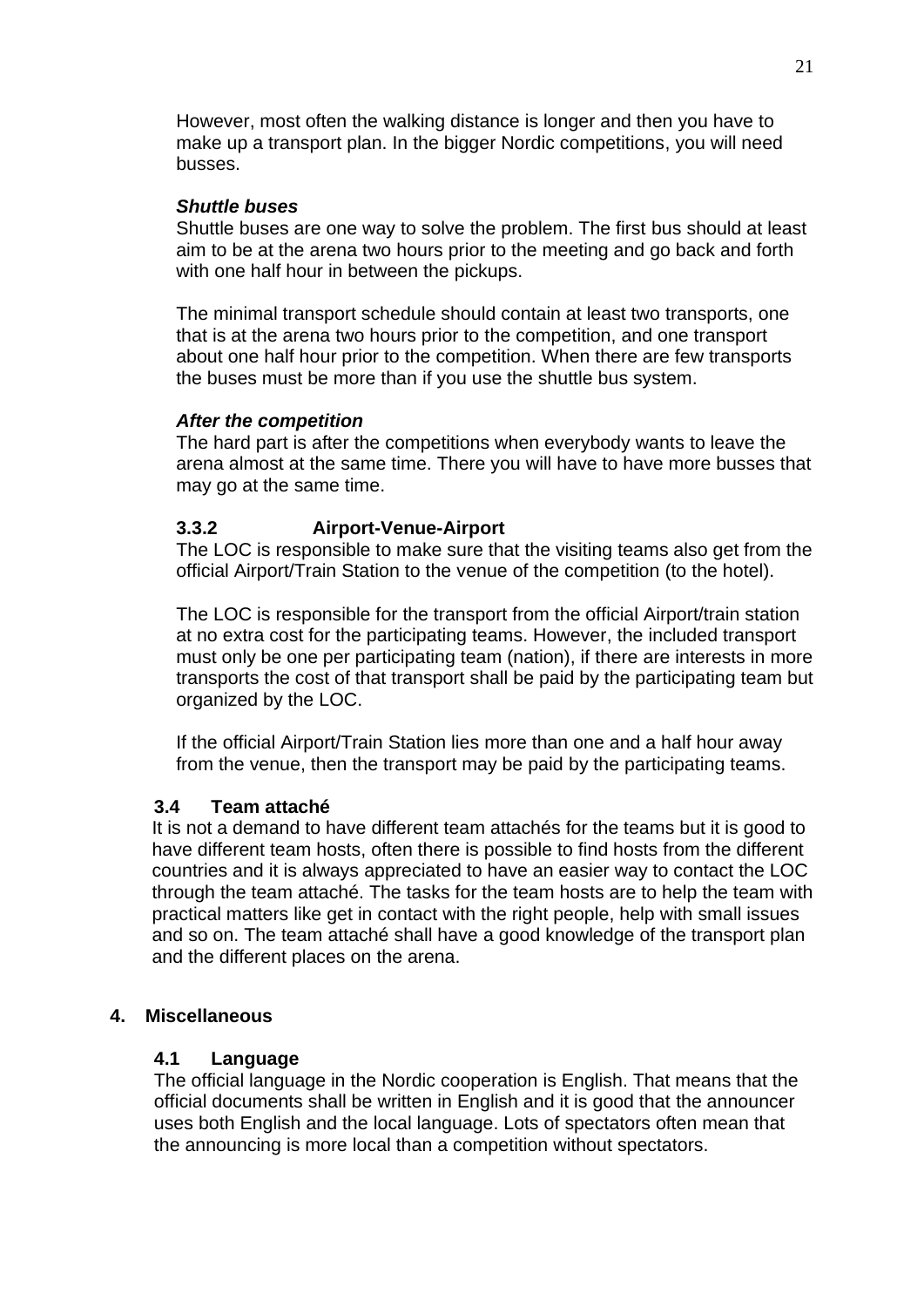# **4.2 Towels**

Though not a demand it is appreciated to have towels to lend to the different physio teams. Also, if the teams depart directly after the competitions it is good to make a deal with the hotel that makes it possible to borrow the towels to the arena so that the athletes may shower after the competition before departing.

# **4.3 Physiotherapy**

The different physio teams will need some place to be. Often for example dressing rooms might be a good place to use for the different physio teams. At least the place shall be in a place not affected by bad weather, preferably close to the warmup.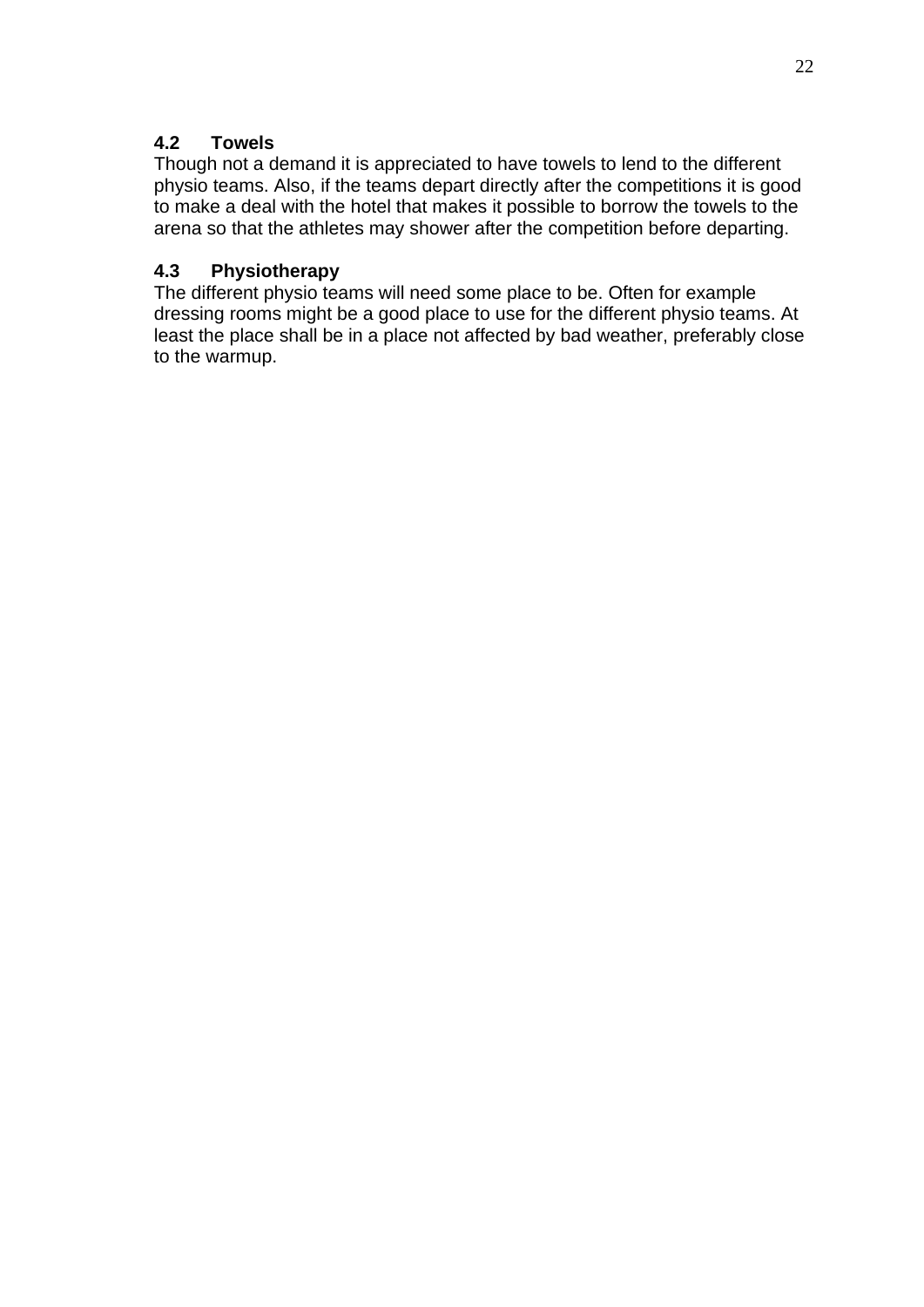# **3.2 Nordic-Baltic U23 Championships**

# *General*

# **3.2.1**

The Nordic-Baltic Championships for athletes under 23 years is a Championship competition, where the official participating countries are Denmark, Estonia, Finland, Iceland, Latvia, Lithuania, Norway and Sweden.

# **3.2.2**

The Championships shall be organised **every even year** in one of the Nordic Countries.

# **3.2.3**

The Championships shall be held during the summer, preferably in July or in August.

# **3.2.4**

The Championships shall be held in a stadium with eight lanes and all necessary facilities and technical equipment to allow smooth and efficient organisation of the competitions.

# **3.2.5**

The Host shall nominate a Technical Delegate for the Championships. This person shall be an WA ITO or an Area ITO. If any such official is not available from the organising country, the Host shall invite him/her from one of the other participating countries. The Host is responsible for his/her travels and full accommodation. The Technical Delegate has the normal duties of the said official as described in the WA Rules.

# **3.2.6**

In view of the nature of the Championships, it is recommended that the Host have a qualified statistician in the local organisation.

# *Programme*

# **3.2.7**

The Championships shall be organised in two days, and the programme of events is as follows: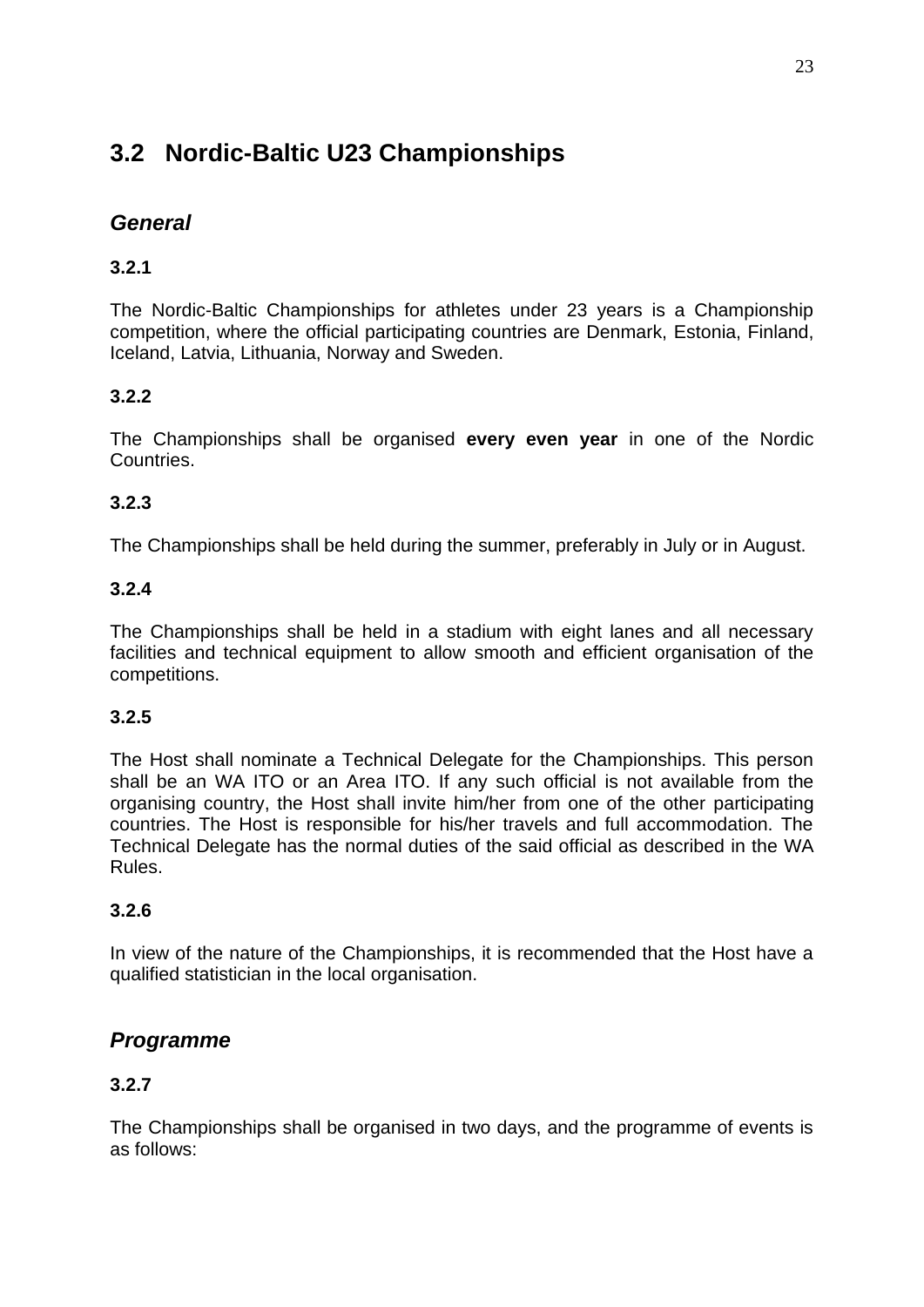**Men:** 100m, 200m, 400m, 800m, 1500m, 5000m, 110m Hurdles, 400m Hurdles, 3000m Steeplechase, High Jump, Pole Vault, Long Jump, Triple Jump, Shot Put, Discus, Hammer, Javelin, 4x100m and 4x400m.

**Women:** 100m, 200m, 400m, 800m, 1500m, 5000m, 100m Hurdles, 400m Hurdles, 3000m Steeplechase, High Jump, Pole Vault, Long Jump, Triple Jump, Shot Put, Discus, Hammer, Javelin, 4x100m and 4x400m.

# **3.2.8**

The recommended division of events between the two days is as follows:

| 1 <sup>st</sup> Day: |      |                                                               |        |                                                       |
|----------------------|------|---------------------------------------------------------------|--------|-------------------------------------------------------|
|                      | Men: | 100 m<br>400 m<br>800 m<br>5000 m<br>400 m Hurdles<br>4x100 m | Women: | 100 m<br>400 m<br>1500 m<br>400 m Hurdles<br>4x100 m  |
|                      |      | High Jump<br><b>Triple Jump</b><br><b>Shot Put</b><br>Hammer  |        | Pole Vault<br>Long Jump<br><b>Discus</b><br>Javelin   |
| 2 <sup>nd</sup> Day: | Men: | $200 \text{ m}$                                               | Women: | 200 m                                                 |
|                      |      | 1500 m                                                        |        | 800 m<br>5000 m                                       |
|                      |      | 110 m Hurdles<br>3000 m SC<br>4x400 m                         |        | 100 m Hurdles<br>3000 m SC<br>4x400 m                 |
|                      |      | Pole Vault<br>Long Jump<br><b>Discus</b><br>Javelin           |        | High Jump<br>Triple Jump<br><b>Shot Put</b><br>Hammer |

The Host has, however, the right to deviate from this structure, if the local conditions (e.g. the site layout of the stadium) or other reasons justify such changes. The preliminary timetable must be sent to all participating countries in connection with the invitation.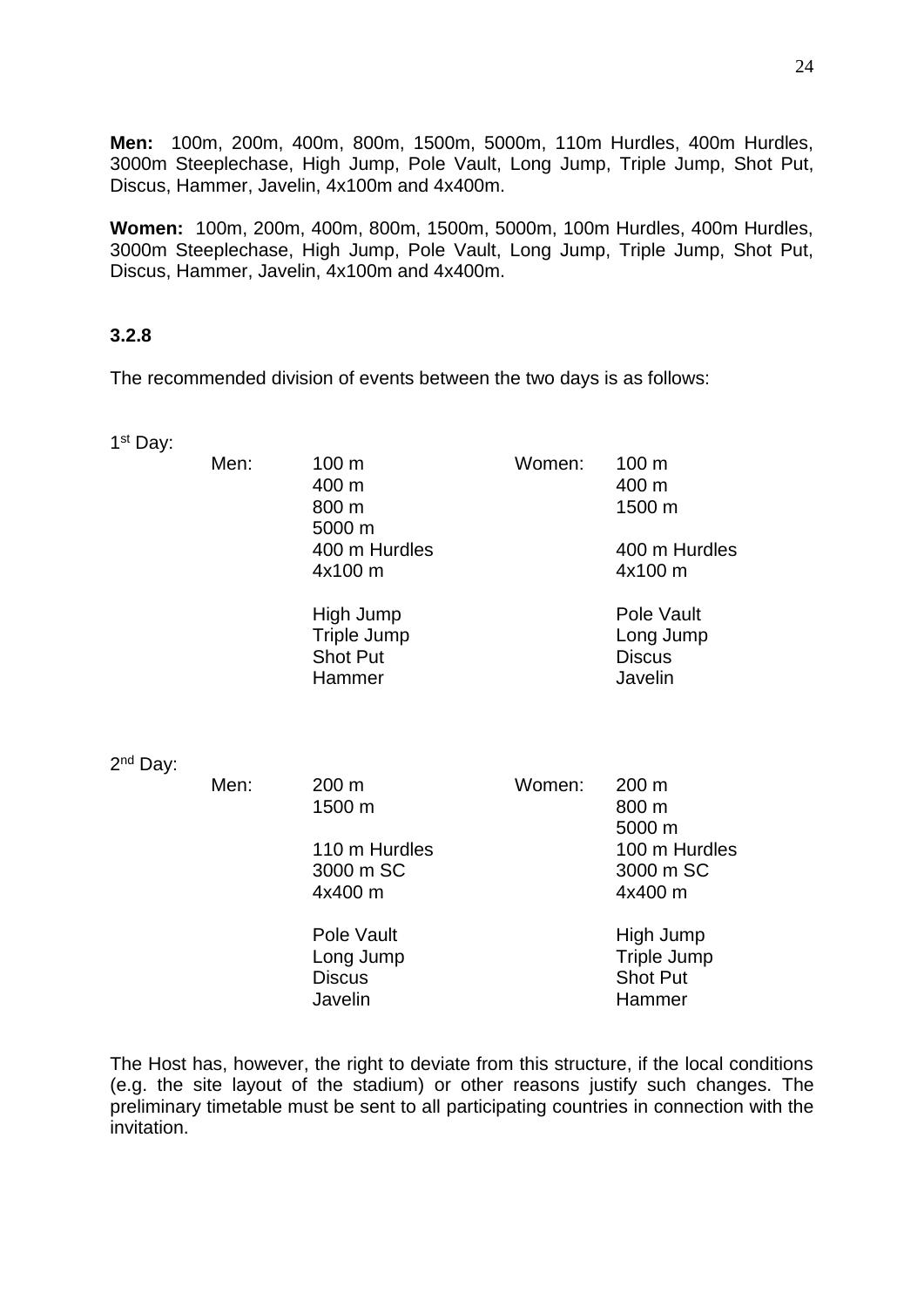# *Participation*

# **3.2.9**

Basically, each participating country may enter max. three (3) participants in each individual event and one relay team in each relay race. There are no entry standards in the Nordic-Baltic U23 Championships.

In addition to the basic participation, the Host Nation has the right to enter maximum two (2) wildcard athletes in each event, however respecting the smooth organisation and the timetable of the events. These domestic wildcard athletes may be of any age, but they will be official championship participants only if they are of the right age for these Championships according to the Rule 3.2.10.

The Technical Delegate has the right to accept extra participants, of the U23 age group (Rule 3.2.10), proposed by other participating countries, however always respecting the smooth organisation and the timetable of the events. These extra participants cannot win Nordic-Baltic Championship titles nor medals.

# **3.2.10**

Each official participant must be **under the age of 23 years** on 31st December in the year of the Championships (i.e. 22 years or less).

# **3.2.11**

Finland and Sweden agree to enter at least two (2) participants and Norway at least one (1) participant in each individual event. This guarantees a minimum participation of five (5) athletes per event.

# **3.2.12**

If in any relay race **not more than one team** is entered, that relay event will be cancelled. In such a case, the Host must inform all the participating countries about the situation immediately after the deadline of the final entries.

It may still happen that, for one reason or another, a relay race must be cancelled in venue after the teams' arrival. If this leads to a situation where there are athletes whose only participation would have been in a relay, it is recommended (notwithstanding what is stated in 3.2.9) that they be entered as additional, but at the same time official, participants in sprint races where there are empty lanes available. The Technical Delegate decides on all these arrangements.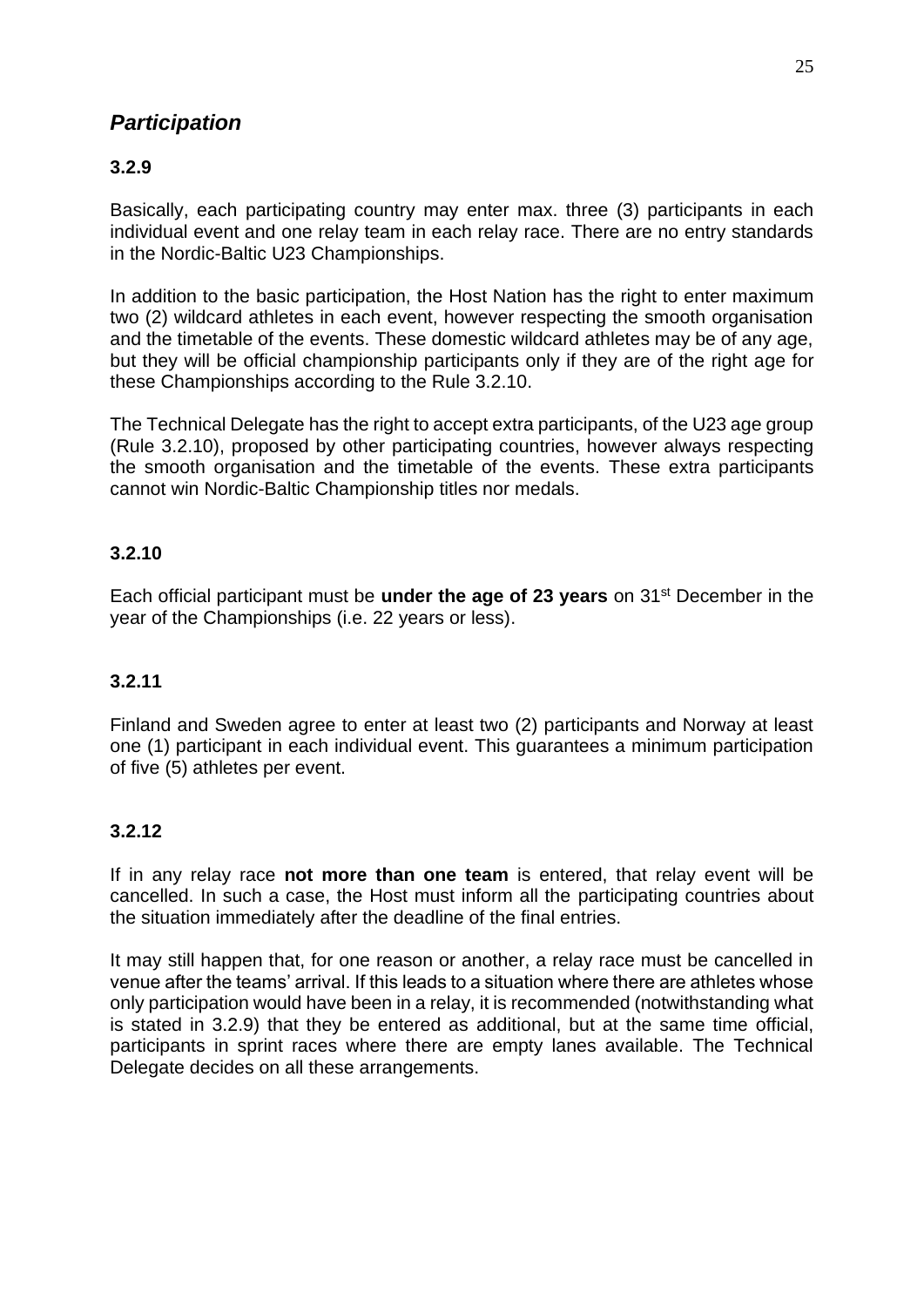# *Technical Instructions*

# **3.2.13**

In the sprint events, i.e. distances from 100 up to and including 400 metres, with or without hurdles, if more than eight (8) athletes are entered, the competition shall be carried out by running two or more finals. If there are two or more finals, the results of that event are decided by the times.

In principle, the athletes with the best results in the ongoing year's statistics shall be selected to the A-final, but the Technical Delegate has the right to change the seeding, if the situation of the competition justifies a different approach.

If two or more finals are needed, i.e. when there are 9 runners or more, there must be at least three runners in the "weakest" final (even if this leaves one or two lanes empty in the next "higher" final).

In 100-110 metres, with or without hurdles, preliminary heats may be arranged, if they fit into the timetable and if the Technical Delegate accepts the arrangement.

# *Entries*

# **3.2.14**

The **final entries** with names, years of birth and best performances (SB and PB) of the competitors plus names of the team officials must be submitted to the organising Host not later than five days before the first day of the competition.

In view of the nature of the Championships, it is strongly recommended that the participating countries try to confirm even earlier the exact numbers of their participants per event (see 3.1.3).

Name changes due to injuries, illnesses or other justifiable reasons are allowed after the final entry deadline and until the Technical Meeting. Final confirmation of relay teams (names and running order) must be done no later than 60 minutes before the start.

# *Nordic-Baltic Champions*

# **3.2.15**

The best official competitor in each individual event shall be declared the Nordic-Baltic Champion. The three best official competitors in the event are the Nordic-Baltic medallists.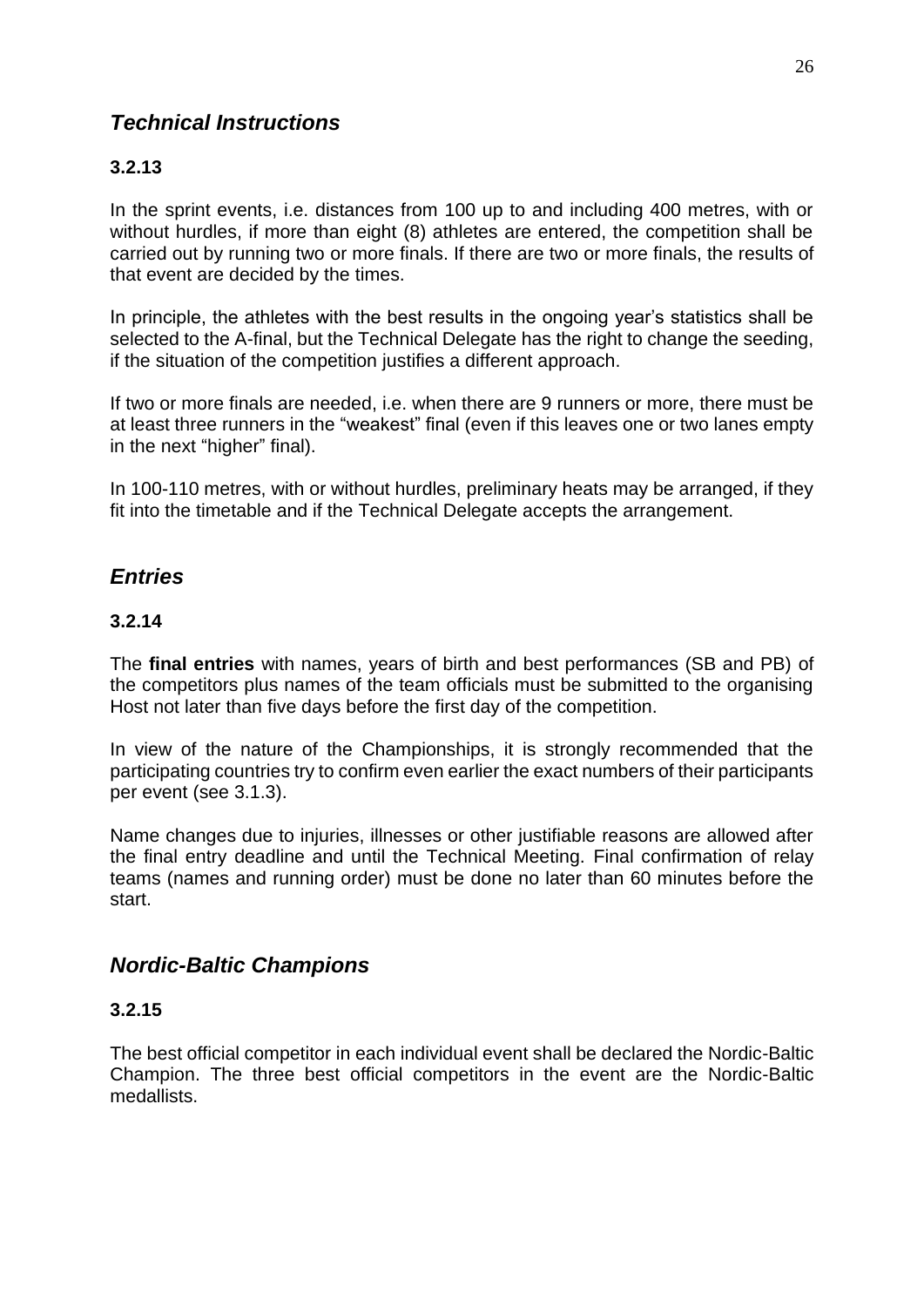#### **3.2.16**

The winning relay team in each relay race shall be declared the Nordic-Baltic Champion team. The three best teams in the race are the Nordic-Baltic medallist teams.

# *Awards*

#### **3.2.17**

The three best official competitors in each individual event and the members of the three best relay teams in each relay race shall receive the Championship gold, silver and bronze medals respectively.

#### **3.2.18**

The Host may, at their discretion, give also other prizes, e.g. to the best male and best female athlete of the Championships, or for any other outstanding performances.

------------------------------------

*For Financial Regulations: See Item 3.1.17 on page 21*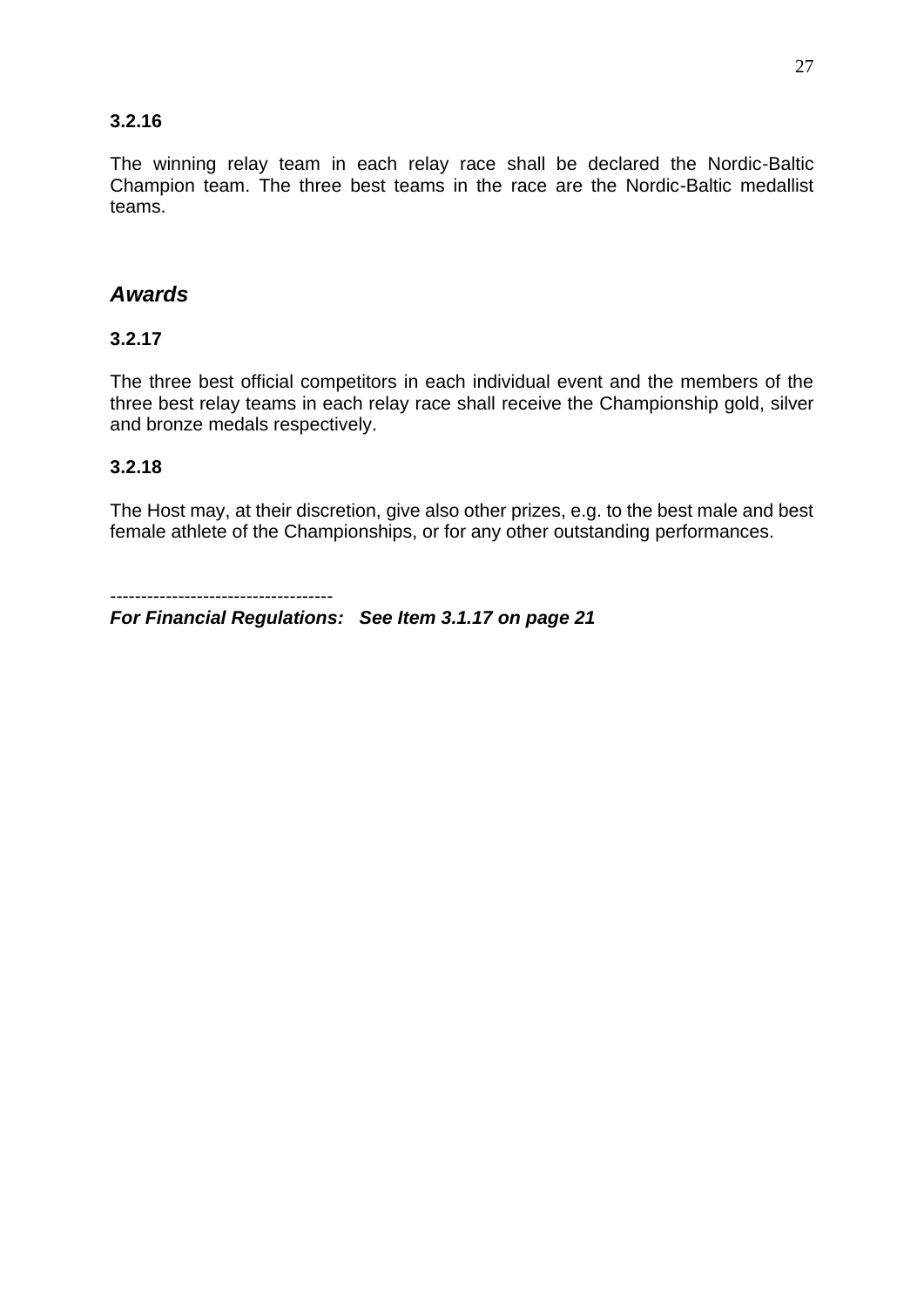# **3.3 Nordic U20 Match & Championships**

# *General*

# **3.3.1**

The Nordic Match for athletes under 20 years (The Match) is a combined international match between teams and a Nordic Championship competition for individuals and relay teams.

# **3.3.2**

The participating teams are Finland, Norway, Sweden and the combined team of Denmark and Iceland.

# **3.3.3**

There are separate matches for the men's teams and for the women's teams.

# **3.3.4**

If all four parties are not able to enter a complete team to the match(es), the respective match(es) can be staged between smaller number of teams with respective corrections in the scoring system. All Nordic countries can, however, enter individuals or relay teams in any event to compete for Nordic Championship Titles.

# **3.3.5**

The Match shall be organised **every year** in one of the Nordic Countries.

The Match shall normally be held in one of the weekends either side of the week of that year's international Championship (OG, WC, EC) as follows:

1. If the larger part of that week falls into the first part of August, the second weekend of that week should be used.

2. If the larger part of that week falls into the latter part of August, the first weekend of that week should be used.

3. If the international Championship of the year (OG, WC, EC) is not held in August, the U20 Match & Championships should be held in the second weekend of August.

4. If in extraordinary circumstances any Nordic nation wishes to have a different date, this should be discussed at the General Secretaries' Conference two years prior to the year of the competition

# **3.3.6**

The Match shall be held during the summer, preferably in July or in August.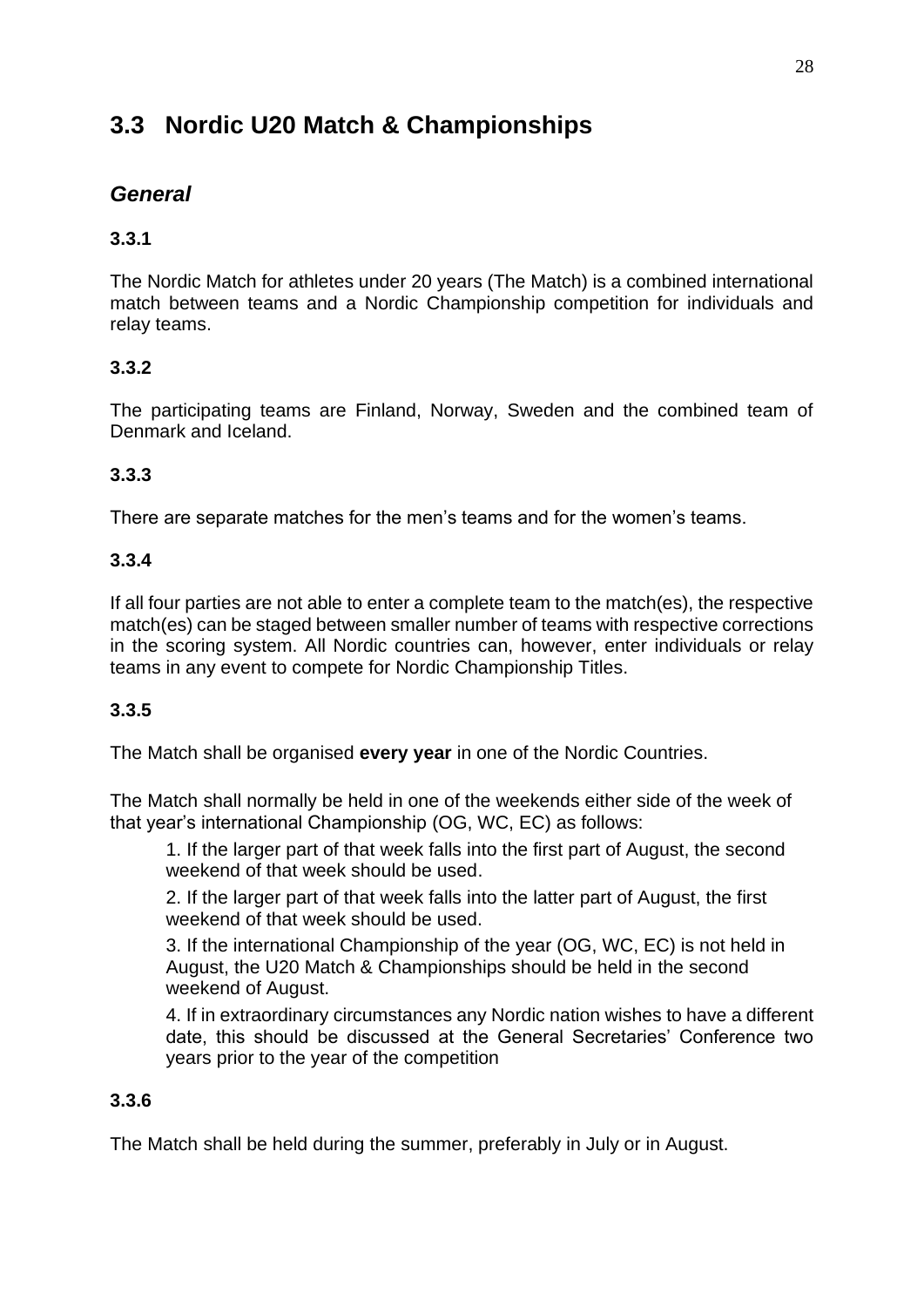# **3.3.7**

The Match shall be held in a stadium with eight lanes and all necessary facilities and technical equipment to allow smooth and efficient organisation of the competitions. In exceptional circumstances, and if all parties agree, the Match can be organised also in a stadium with six lanes (see also 3.3.26).

# *Participants*

# **3.3.8**

Each team may enter two participants in each individual event. In case of individual participation (see 3.3.4), the maximum number of athletes from any of the four parties (see 3.3.2) is also two.

In each relay event of the Match, each **team** is represented by one relay team. For the Nordic Championship competition, each **country** may enter one relay team. (See also point 3.3.26).

# **3.3.9**

Each participant must be under the age of 20 years on 31<sup>st</sup> December in the year of the Match (i.e. 19 years or less).

# **3.3.10**

Finland and Sweden agree to enter only athletes whose  $18<sup>th</sup>$  or  $19<sup>th</sup>$  birthday is in the year of the Match, except for the participants in the walking events who may be younger.

# **3.3.11**

For Norway and Denmark/Iceland the lower end of the age category is open, i.e. only item 3.3.9 is applied.

# *Programme*

#### **3.3.12**

The programme of the Match consists of the following events:

**Men:** 100m, 200m, 400m, 800m, 1500m, 5000m, 110m Hurdles, 400m Hurdles, 3000m Steeplechase, High Jump, Pole Vault, Long Jump, Triple Jump, Shot Put, Discus, Hammer, Javelin, 5000m Race Walk, 4x100m and 4x400m.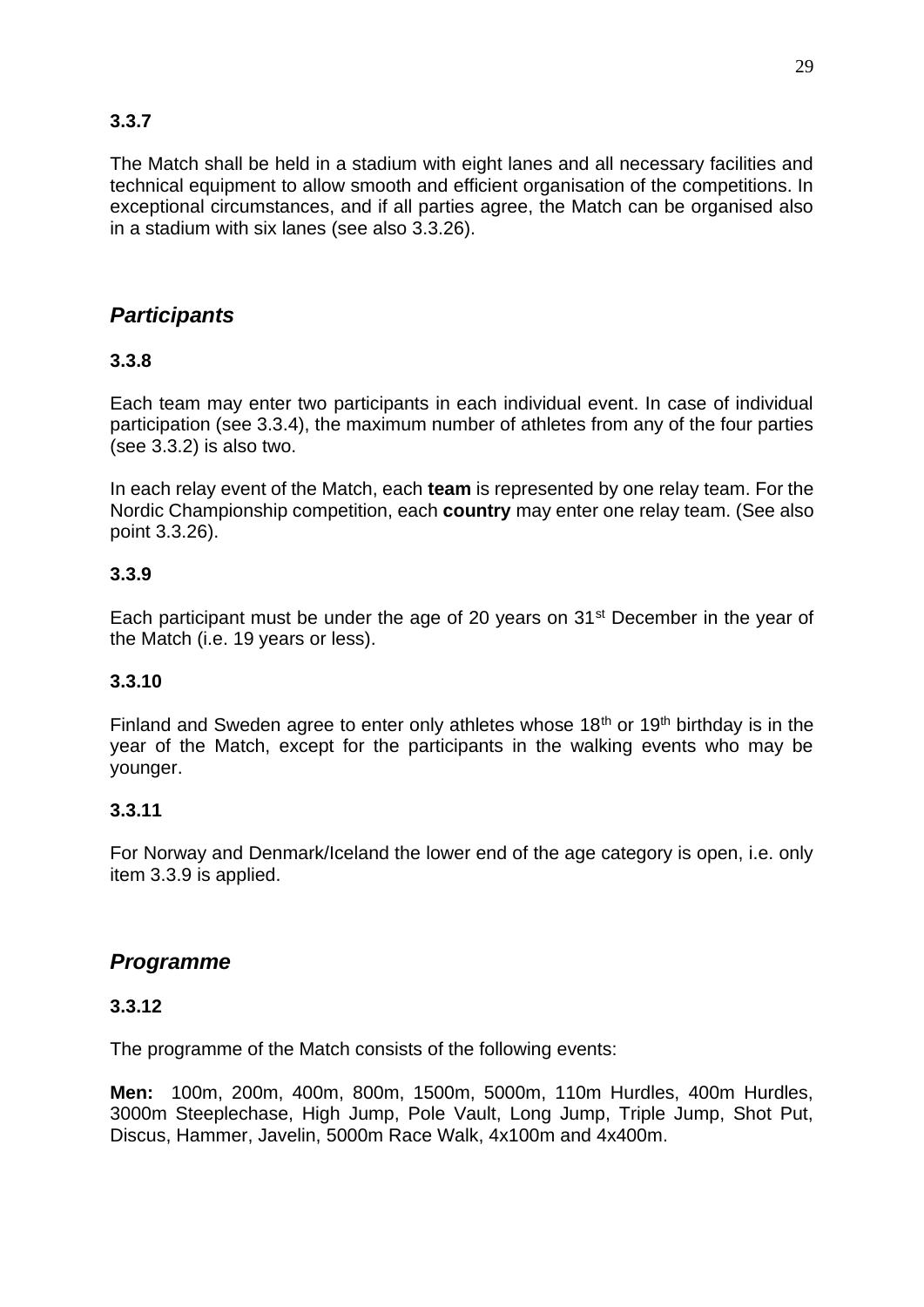**Women:** 100m, 200m, 400m, 800m, 1500m, 3000m, 100m Hurdles, 400m Hurdles, 3000m Steeplechase, High Jump, Pole Vault, Long Jump, Triple Jump, Shot Put, Discus, Hammer, Javelin, 5000m Race Walk, 4x100m and 4x400m.

# **3.3.13**

The international Juniors' implements according to WA Rules (Shot 6kg, Discus 1.75kg, Hammer 6kg, Javelin 800g) are used in the men's Match. In the hurdle races, seniors' hurdle heights are used, except for men's 110m Hurdles where the hurdle height used in the Match is 99.1 cm (current WA standard) or 100.0 cm.

# *Scoring*

# **3.3.14**

In individual events the points are given as:  $9 - 7 - 6 - 5 - 4 - 3 - 2 - 1$ ; and in relays as:  $9-6-3-1$ .

(In case of only **three** teams: individuals 7-5-4-3-2-1 and relays 7-4-1.)

#### **3.3.15**

In case of a tie, the sum of the tying competitors' points is divided evenly between them.

#### **3.3.16**

A disqualified or non-finishing (non-marking) competitor gets no points.

#### **3.3.17**

The winner in each of the two matches is the team with highest aggregate of points. In case of a tie in points, it shall be resolved in favour of the team with higher number of first places. If the tie still remains, then in favour of the team with higher number of second places; and so on.

# *Nordic Champions*

#### **3.3.18**

The winner of each individual event shall be declared the Nordic Champion. The three best competitors in the event are the Nordic medallists.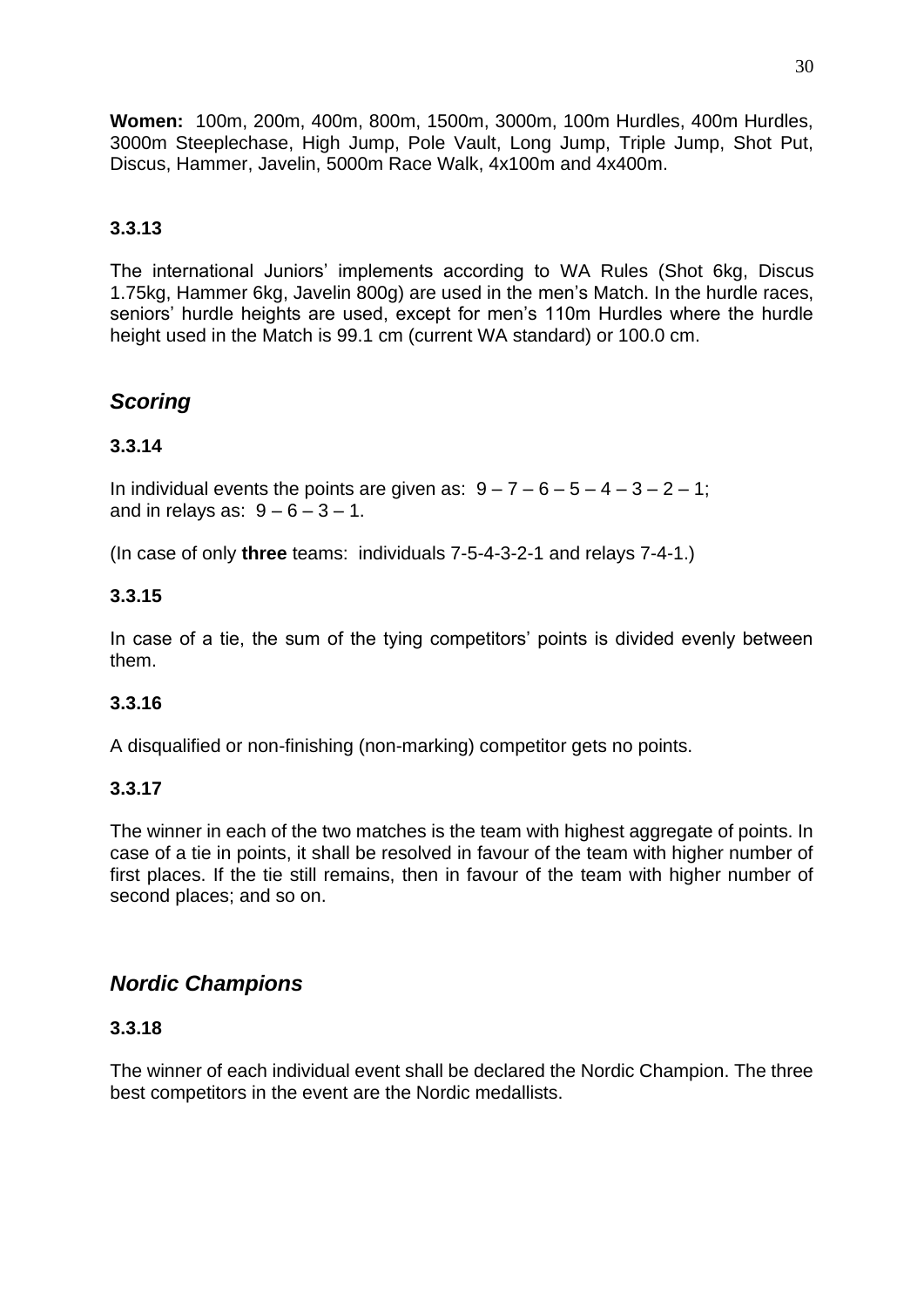# **3.3.19**

The winning relay team of each relay race shall be declared the Nordic Champion team. The three best teams in the race are the Nordic medallist teams. (See also point 3.3.29.)

# *Entries*

# **3.3.20**

The **final entries** with names, years of birth and best performances (SB and PB) of the competitors plus names of the team officials must be submitted to the organising Host not later than **five days** before the first day of the competition.

Name changes due to injuries, illnesses or other justifiable reasons are allowed after the final entry deadline and until the Technical Meeting. In case of last-minute injuries or illnesses, confirmed with a doctor's certificate, changes can still be made until 60 minutes before the start of the respective event. Final confirmation of relay teams (names and running order) must be done no later than 60 minutes before the start.

# *Awards*

# **3.3.21**

The winning team in each Match shall get a trophy according to the choice of the Host.

# **3.3.22**

The three best athletes in each individual event and the members of the three best relay teams in each relay race shall get Nordic Championship gold, silver and bronze medals respectively.

# **3.3.23**

The Host may, at their discretion, decide to give prizes also to the following athletes/teams from the fourth place and on.

# *Other*

#### **3.3.24**

In the exceptional case that the Match is organised in a six-lane stadium, the sprint events, i.e. distances from 100 up to and including 400 metres, with or without hurdles, shall be run in two finals. The final results of the events are decided by the times of the competitors. If there is a tie, also after checking the times to 1/1000<sup>th</sup> of a second, it shall stand, also in the case that the tie concerns the first place.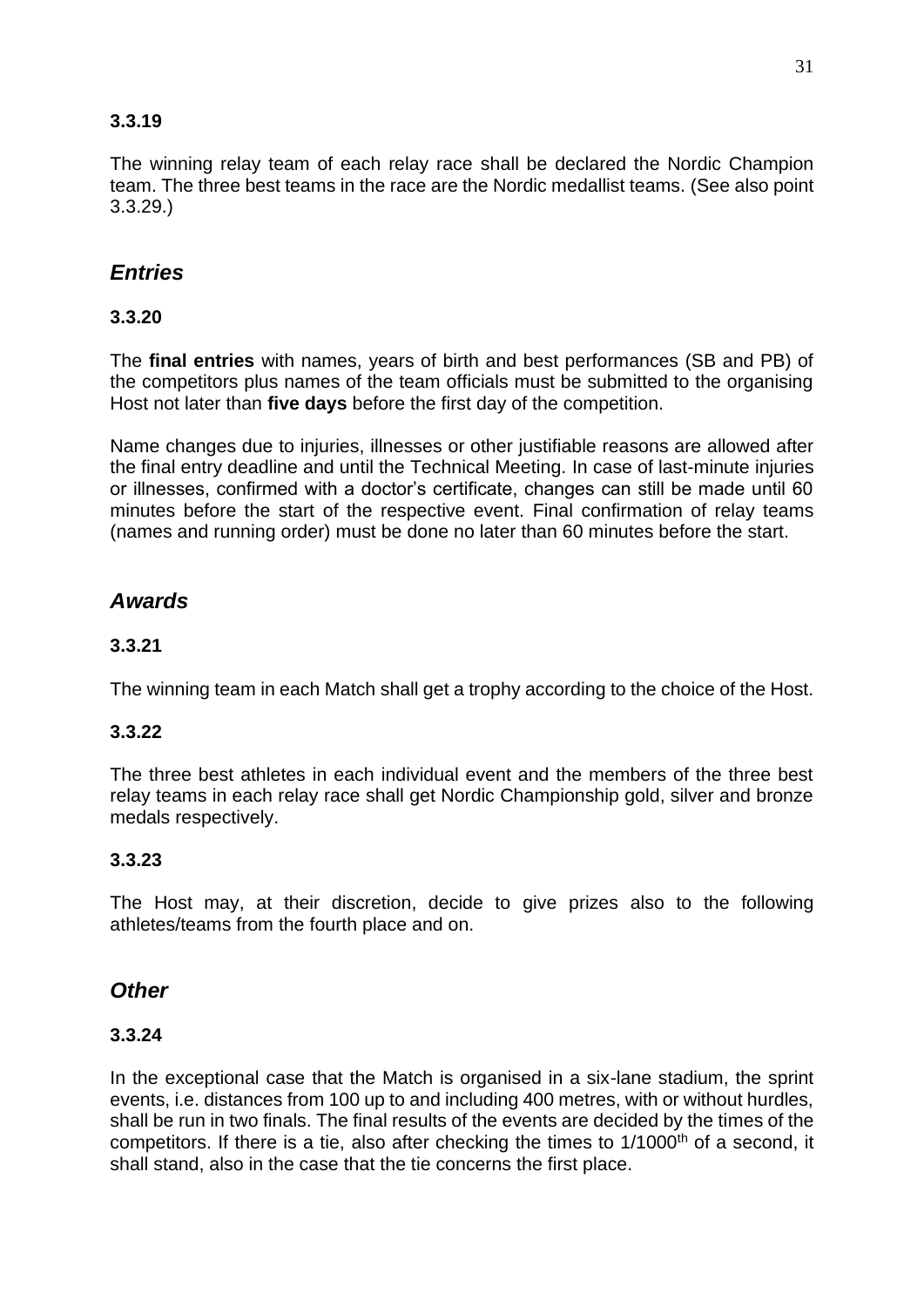The following procedure shall be used in compiling the A- and B-finals:

- First, the three fastest runners according to the ongoing year's statistics are put into the A-final. (Now there are representatives of 2 or 3 teams in A-final.)
- Then, the A-final is completed by adding, according to current statistics, the best runner(s) of the remaining team(s). Thus the A-final consists of 4 or 5 runners and covers all the four teams.
- Finally, each team has the right to change places of their own runners between the finals, if they wish so.

# **3.3.25**

In relays it is possible that both Denmark and Iceland want to enter their own national relay teams for Nordic Championship purposes, even if the two countries appear as a combined team in the Match. If this is the case, both relay teams can run, but only one of them can represent the combined DEN/ISL team in the Match. The nomination shall be made in the Technical Meeting at the latest.

If there is only one combined DEN/ISL relay team, it can be a Nordic medallist team as such, even in the case where there are runners from both countries.

*For Financial Regulations: See Item 3.1.17 on page 21*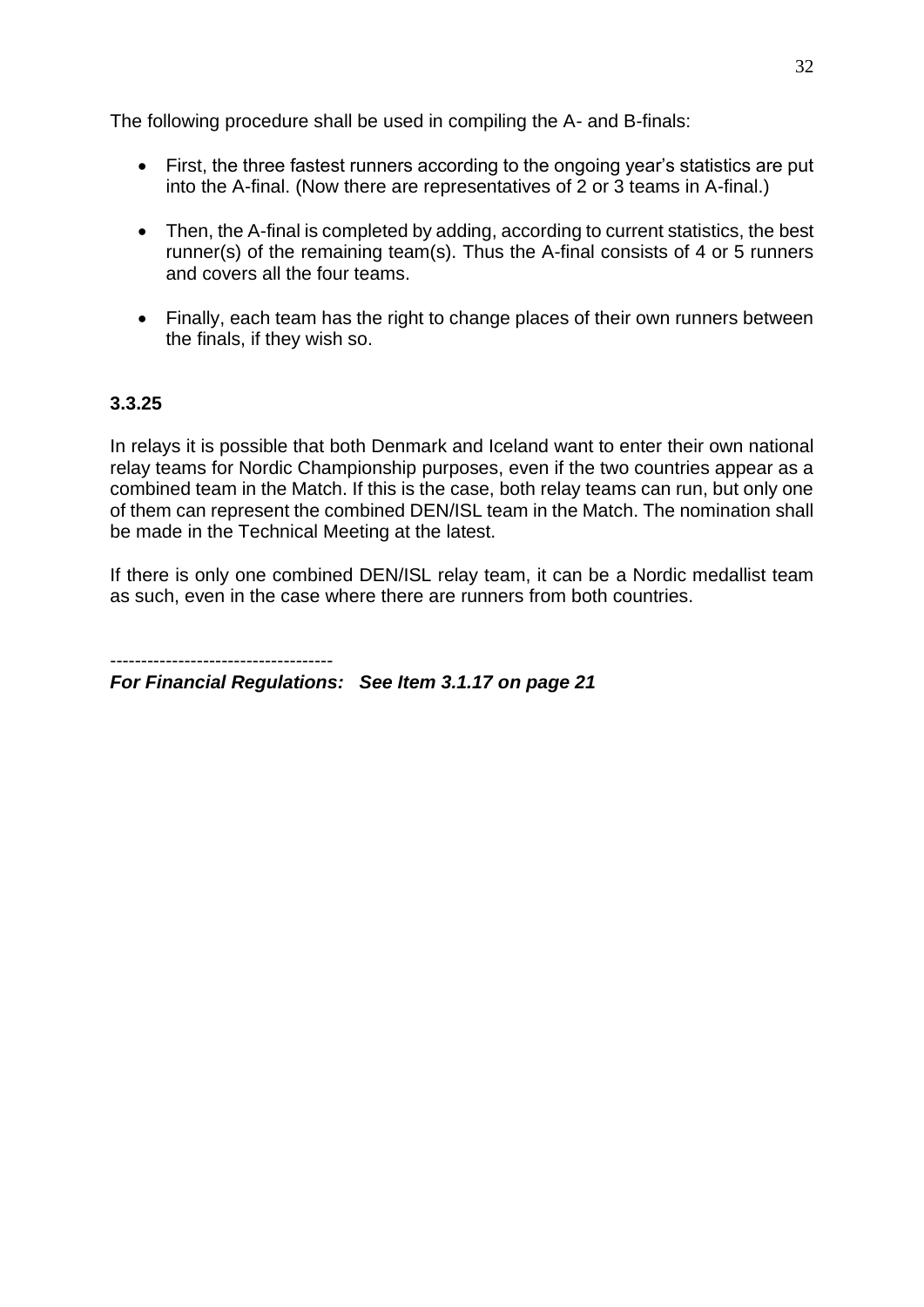# **3.4 Nordic Championships in Combined Events**

# *General*

# **3.4.1**

The Nordic Championships in Combined Events (**NCCE**) is an individual championship competition, where the official participating countries are Denmark, Finland, Iceland, Norway and Sweden. Participation by athletes from other countries is allowed in accordance with Rule 3.4.4.

# **3.4.2**

The NCCE shall be organised **every year** in one of the Nordic Countries.

# **3.4.3**

The NCCE shall be held during the summer, preferably in June or July.

# **3.4.4**

The Host shall have the right to invite extra (non-Nordic) participants to improve the quality and representativeness of the competitions towards the public.

In the U20 and U18 categories such invitations shall only be directed to the three Baltic Countries.

This extra participation shall, however, be kept on such level that it does not overshadow the proper Nordic Championship competition. The extra participants cannot win Nordic Championship titles nor medals.

# *Programme*

# **3.4.5**

The programme of the NCCE consists of the standard combined events described in the WAs' Book of Rules, Book C 2.1, rules 39.2, 39.3 and 39.5:

Men – Decathlon Women - Heptathlon

U20 Men – Decathlon U20 Women – Heptathlon U18 Men – Decathlon\* U18 Women – Heptathlon

\* In the U18 Men's Decathlon, a partly reversed order (see below) can be used, if it is anticipated that all the various Pole Vault competitions would be too difficult to include in the timetable of one competition day. This can happen if, for example, there is only one Pole Vault site.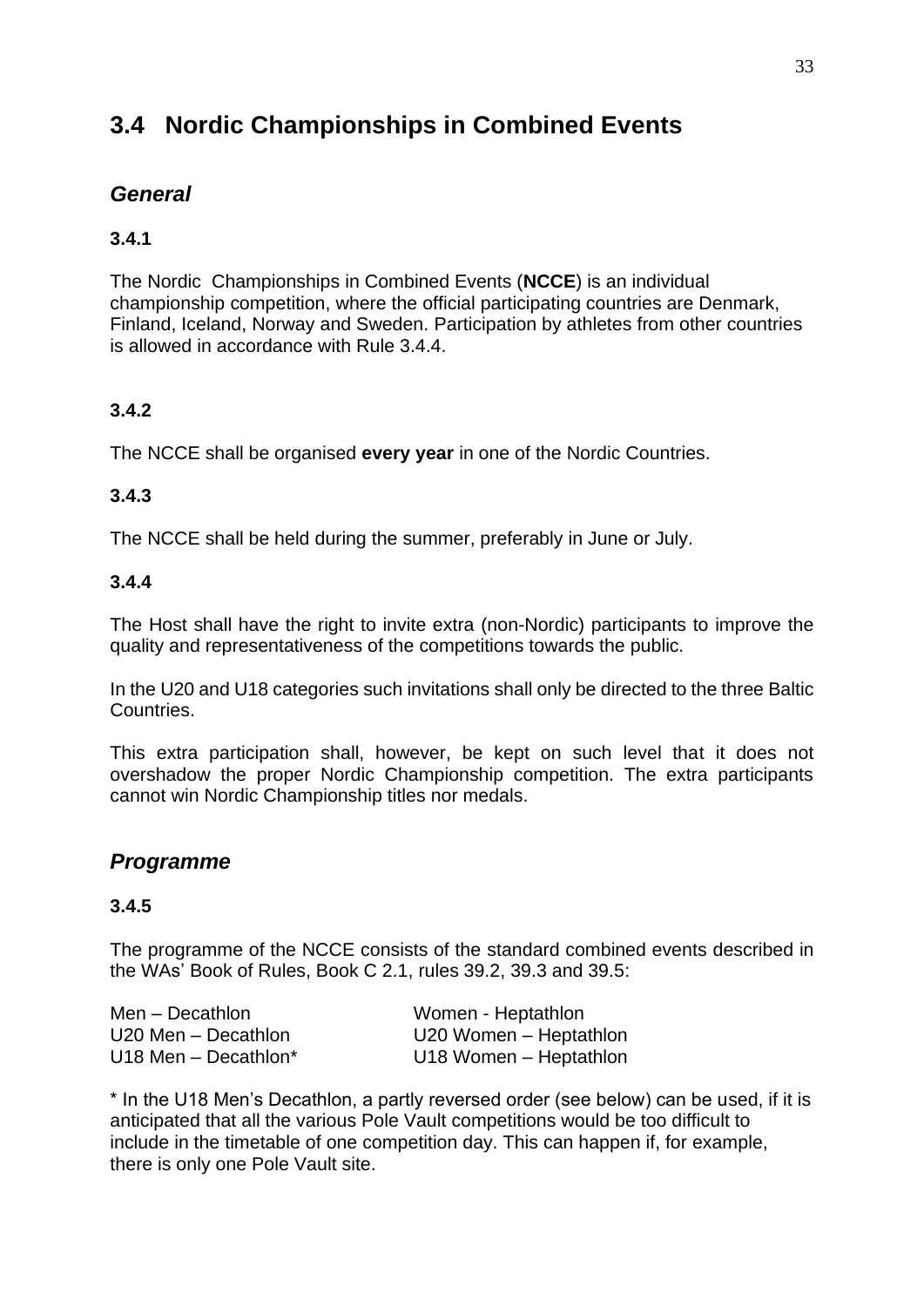If the reversed order is used, performances are not comparable with others achieved under WA Rules, which means that such results will not be valid as entry standards for European U18 Championships.

#### Reversed order, U18 Men

1st Day: 110m Hurdles, Discus, Pole Vault, Javelin, 400m 2nd Day: 100m, Long Jump, Shot Put, High Jump, 1500m

# **3.4.6**

The **age limits** are defined as follows. "U20" means that the athlete's age is 19 years or less on December 31<sup>st</sup> in the year of the Championships, "U18" means that the athlete's age is 17 years or less on December 31<sup>st</sup> in the year of the Championships.

#### **3.4.7**

WAs Combined Events' Outdoor **scoring tables** shall be used for calculation of results.

# *Entries*

#### **3.4.8**

Each Nordic Country may enter max. three (3) participants in each of the six events in the programme.

Exception: The Host Country has the right to one (1) guaranteed wildcard entry in each event in the programme. These wildcard athletes are official participants in the competition and compete for Nordic Championship titles and medals.

Moreover, depending on the known participation and the timetable, the Host Organisation has the right to accept extra participants to be entered by the Nordic Countries. The extra participants cannot win Nordic Championship titles nor medals.

(As for possible non-Nordic guest competitors, see Rule 3.4.4.)

#### **3.4.9**

The **final entries** with names, years of birth and best performances (SB and PB) of the competitors plus names of the team officials must be submitted to the organising Host not later than **ten days** before the first day of the competition.

Name changes due to injuries, illnesses or other justifiable reasons are allowed after the final entry deadline and until the Technical Meeting. Any new (additional) entries,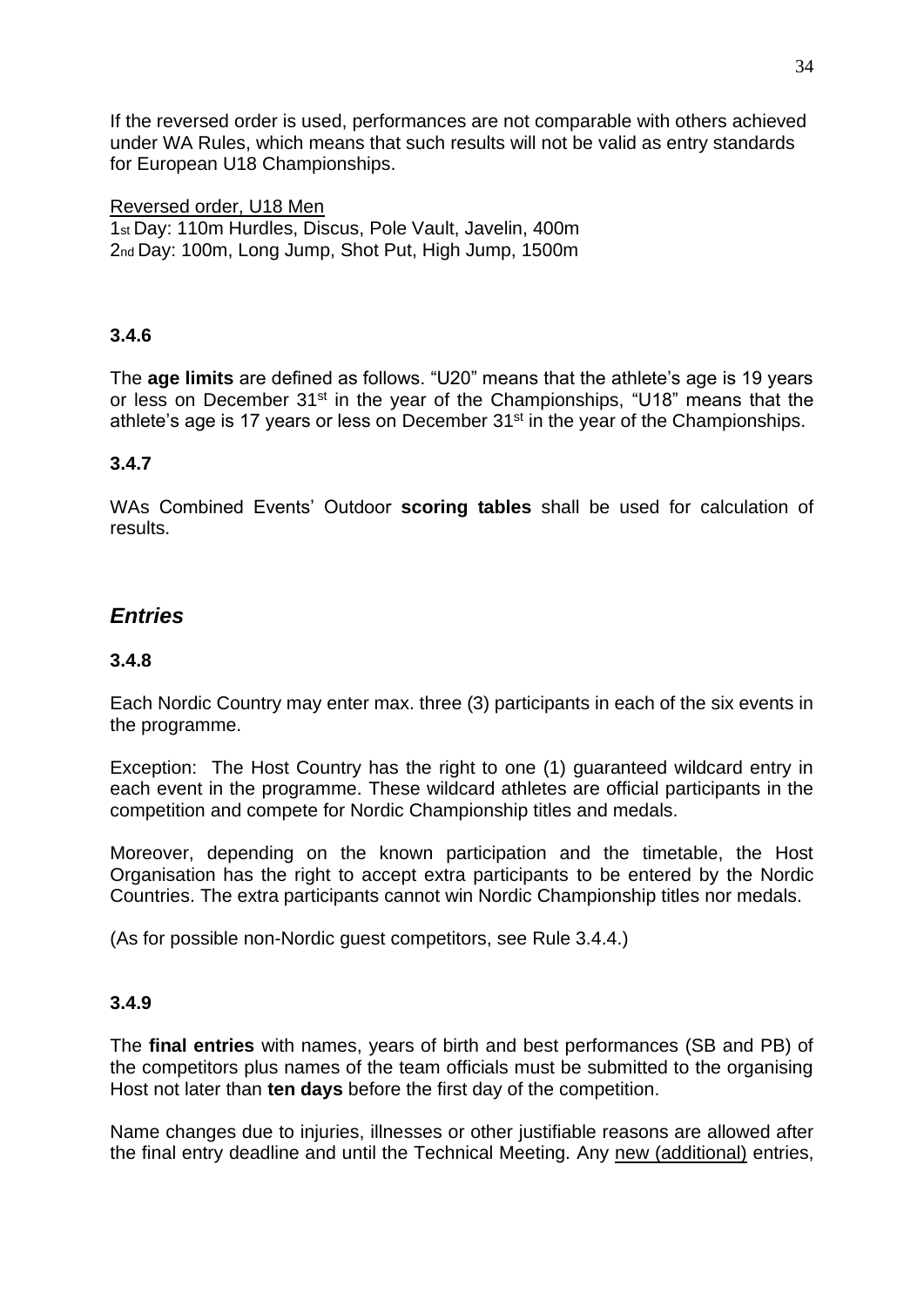as described in 3.4.8, when/if accepted to the competition, shall be considered as extra participants.

# *Nordic Champions*

#### **3.4.10**

The best Nordic Championship participant, as described in 3.4.8, of each combined events competition shall be declared the Nordic Champion.

# *Awards*

# **3.4.11**

The three best Nordic Championship participations, as describes in 3.4.8, in each combined events competition, shall get a Nordic Championship gold, silver and bronze medal respectively.

#### **3.4.12**

The Host may, at their discretion, decide to give also other prizes in order to cover the extra participants' possible success in the competitions or to extend the list of awarded official participants. The prizes mentioned in 3.4.11 are, however, the only official Nordic Championship prizes.

------------------------------------ *For Financial Regulations: See Item 3.1.17 on page 21*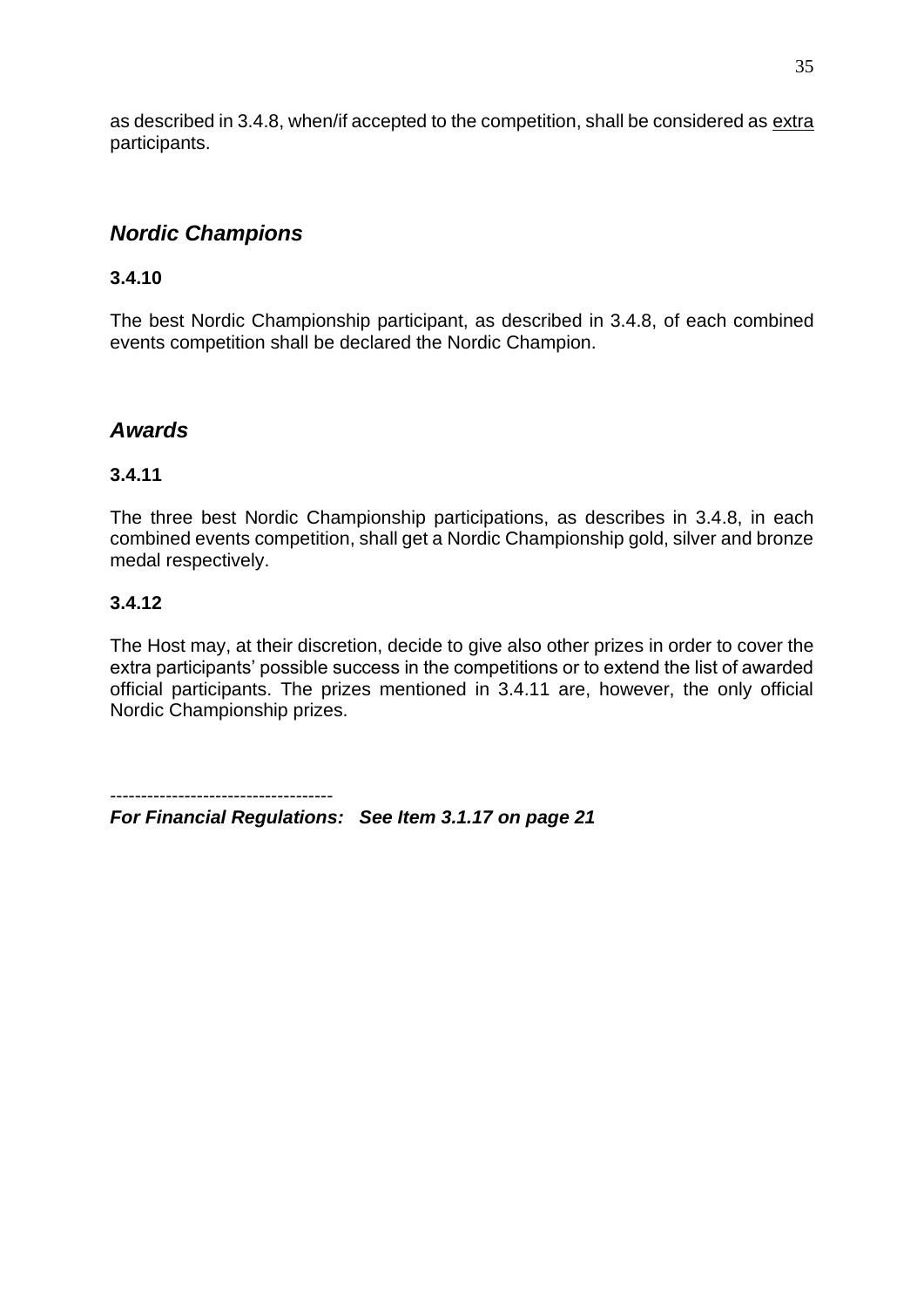# **3.5 Nordic Cross Country Championships**

# *General*

# **3.5.1**

The Nordic Cross Country Championships (**NCCC**) is a combined team and individual competition, where the official participating countries are Denmark, Finland, Iceland, Norway and Sweden. Participation by athletes from other countries is allowed in accordance with Rule 3.5.4.

# **3.5.2**

The NCCC shall be organised **every year** in one of the Nordic Countries.

# **3.5.3**

The NCCC shall be held in the autumn, preferably on Sunday 3 to 4 weeks before the European Cross Country Championships.

# **3.5.4**

The Host is recommended to apply for an European Cross Country Permit to improve the quality and representativeness of the competitions towards the public.

This participation of non-Nordic participation shall, however, be kept on such level that it does not overshadow the proper Nordic Championship competition. The non-Nordic participants cannot win Nordic Championship titles or medals as teams nor as individuals.

# *Programme*

# **3.5.5**

The programme of the NCCC consists of the following races:

| Women, Juniors | 6.0 km |
|----------------|--------|
| Women, Seniors | 9.0 km |
| Men, Juniors   | 6.0 km |
| Men, Seniors   | 9.0 km |

# **3.5.6**

The distances are approximate and shall be adjusted to the local conditions.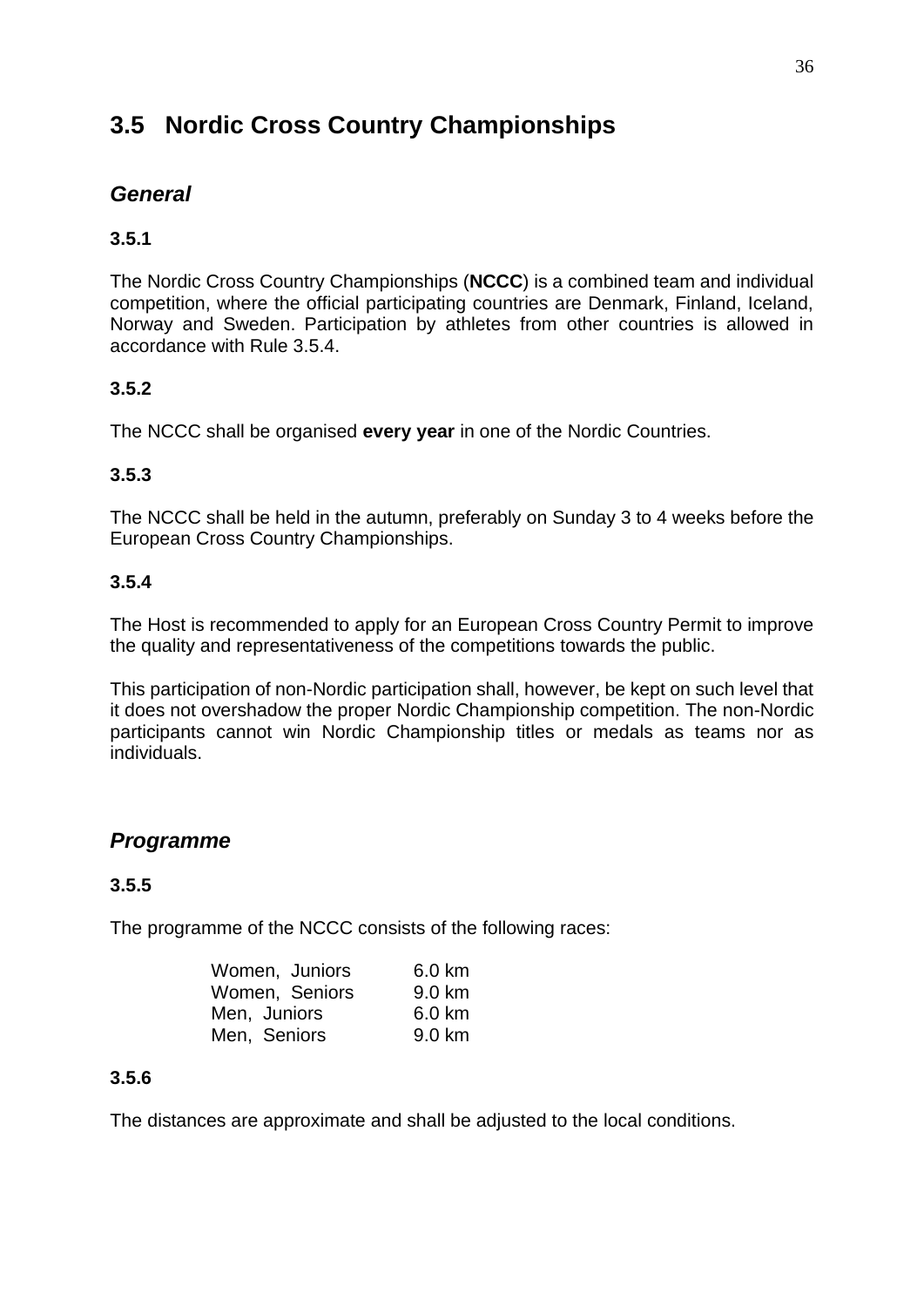# **3.5.7**

The age group "Juniors" is the same as U20, i.e. for athletes whose age is 19 years or less on 31st December in the year of the competition.

# *Entries*

# **3.5.8**

Each Nordic Country may enter one team in each race in the programme. The sizes of the teams shall be:

| Women, Juniors: | max. 6 runners start / 3 best score |
|-----------------|-------------------------------------|
| Women, Seniors: | max. 6 runners start / 3 best score |
| Men, Juniors:   | max. 6 runners start / 3 best score |
| Men, Seniors:   | max. 6 runners start / 3 best score |

If a Nordic Country cannot enter a complete team (i.e. at least the number of scoring runners), it shall have the right to enter individual runners who compete for the individual Nordic Championship titles.

#### **3.5.9**

The Nordic countries shall have the right to let a reasonable number of additional extra runners ("club athletes") of good quality to participate as extra competitors, e.g. to increase the interest of the local audience. The extra participants cannot win Nordic Championship titles nor medals.

# **3.5.10**

The **final entries** with names, years of birth and best performances (on the track) of the competitors plus names of the team officials must be submitted to the organising Host not later than **ten days** before the day of the competition.

Name changes to the entered teams due to injuries, illnesses or other justifiable reasons are allowed after the final entry deadline and until the Technical Meeting. Any possible new (additional) entries shall be considered as extra participants.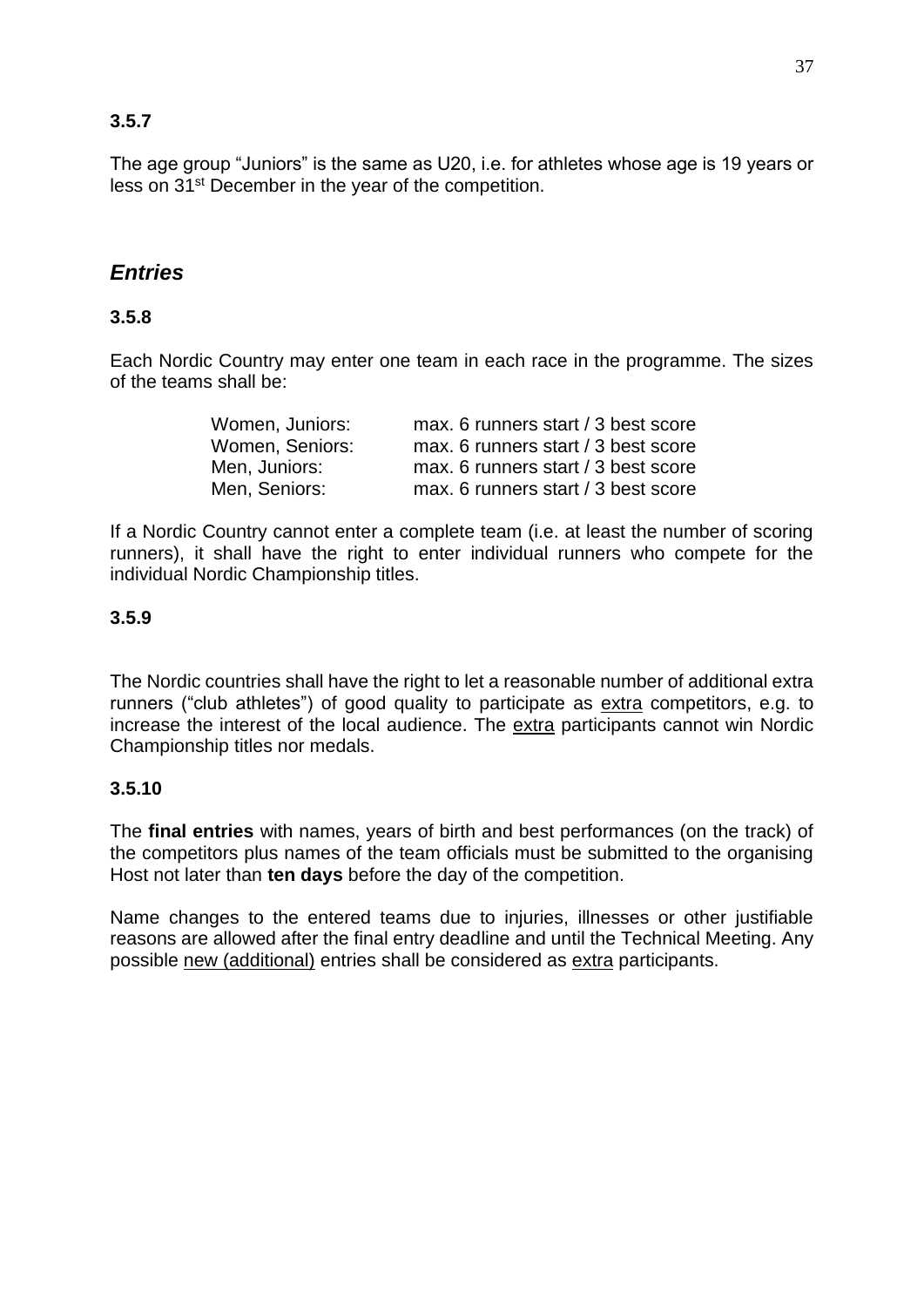#### *Nordic Champions* **3.5.11**

. The best Nordic Championship team member or individual runner, as described in 3.5.8, in each race, shall be declared the Nordic Champion.

The three best Nordic Championship team members or individual runners are the Nordic medallists.

# **3.5.12**

The team competition in each race shall be decided by the aggregate of placings recorded by the **scoring** competitors (see 3.5.8) of each team.

The placings are taken from the complete list of **all official Nordic Championship team member or individual runners** (as described in 3.5.8) in the race, i.e. individual official Nordic participants and non-scoring team members included.

# **3.5.13**

The team with the lowest aggregate of placings shall be declared the Nordic Champion.

The following places shall be decided accordingly.

# **3.5.14**

In case of a tie in points, it shall be resolved in favour of the team whose **last scoring member** achieves the better/best placing. (The principle is to favour the party whose **whole scoring team** is "at home" earlier.)

# *Awards*

# **3.5.15**

The winning team in each race shall get a Nordic Championship trophy according to the choice of the Host, and the scoring members of that team shall get Nordic Championship gold medals. The scoring members of the second and the third teams shall get Nordic Championship silver and bronze medals respectively.

# **3.5.16**

The three best Nordic Championship team members or individual runners (as described in 3.5.8) in each race shall get a Nordic Championship gold, silver and bronze medal respectively.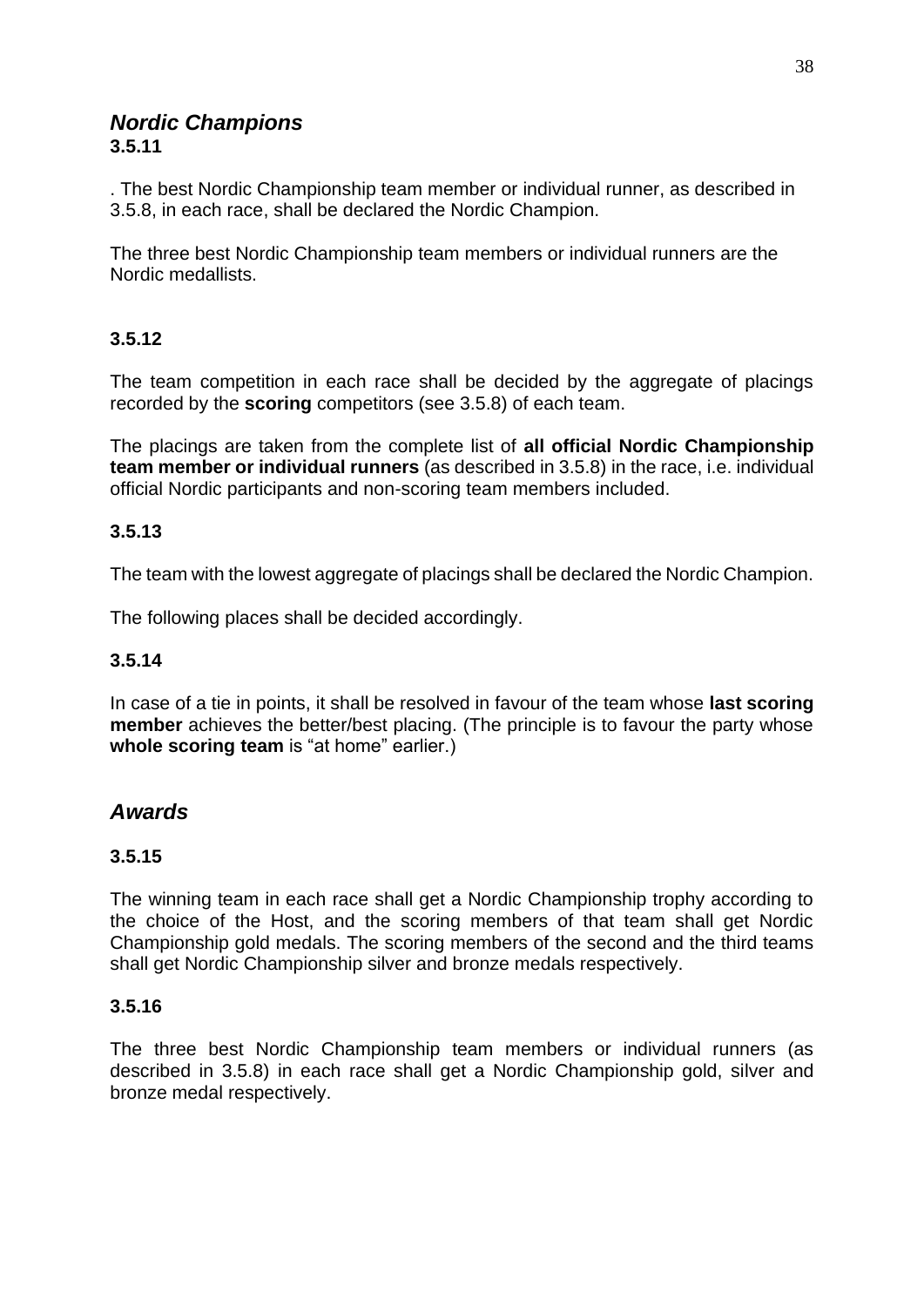The Host may, at their discretion, decide to give also other prizes in order to cover the extra participants' possible success in the races or to extend the list of awarded Nordic participants. The prizes mentioned in 3.5.15 and 3.5.16 are, however, the only official Nordic Championship prizes.

*For Financial Regulations: See Item 3.1.17 on page 21*

------------------------------------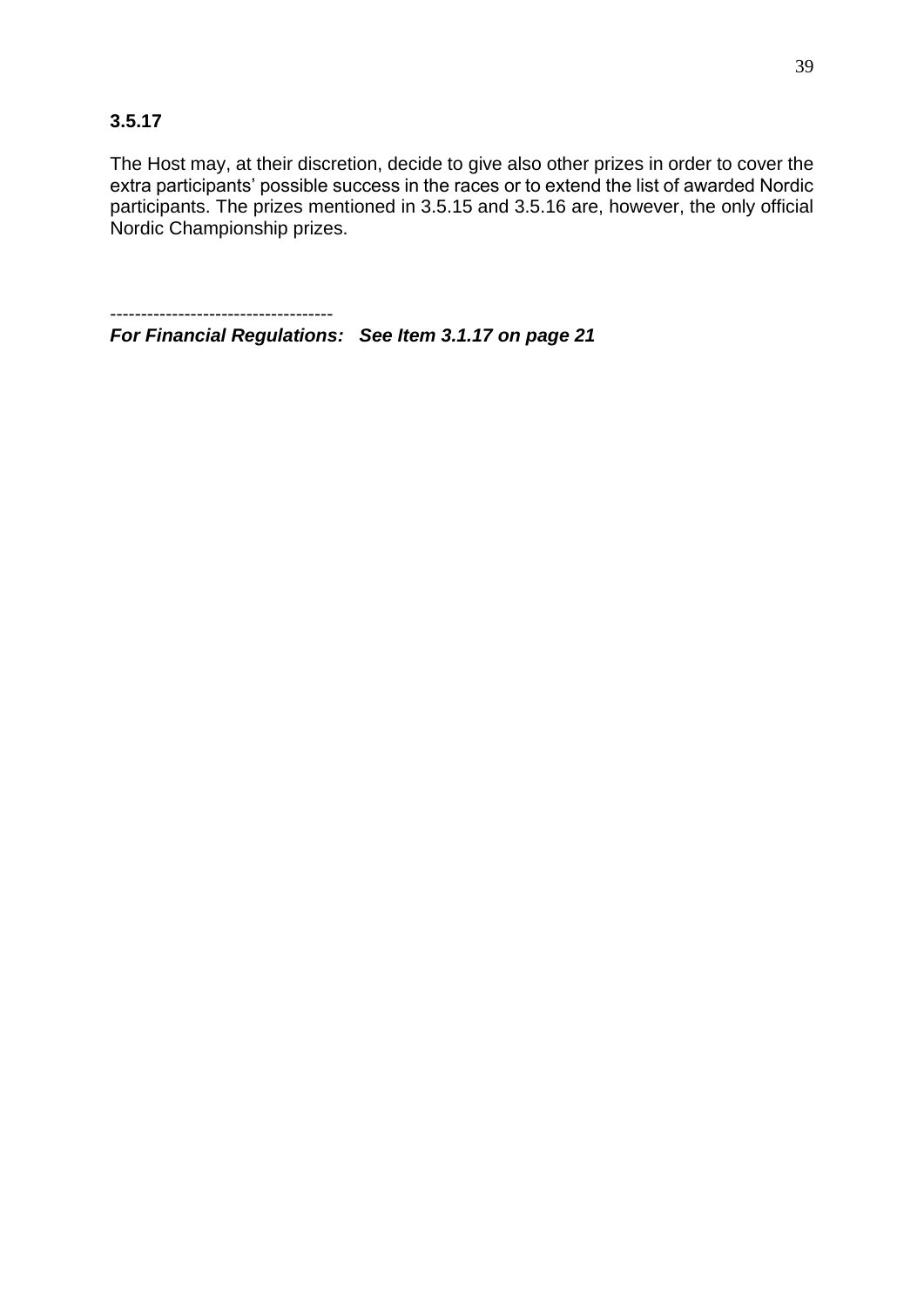# **3.6 Nordic Indoor Match**

# *General*

# **3.6.1**

The Nordic Indoor Match ("The Match") is an international indoor match between Nordic teams and a Nordic Championship competition for individuals and relay teams.

# **3.6.2**

The participating teams are Finland, Norway, Sweden and the combined team of Denmark and Iceland.

The DEN/ISL combined team can be built up in any proportion between the athletes of these two countries.

# **3.6.3**

There are separate Matches for the men's teams and for the women's teams.

# **3.6.4**

The Match shall be organised **every year** in one of the Nordic Countries.

# **3.6.5**

The Match shall normally be held in one day at the second Sunday of February.

# **3.6.6**

The Match shall be held in an indoor stadium with at least four-lane oval track and all necessary facilities and technical equipment to allow smooth and efficient organisation of the competitions.

As in the Nordic Countries there are also good-quality indoor stadia with longer oval tracks (more than 200m), the Match can be organised also in such a facility.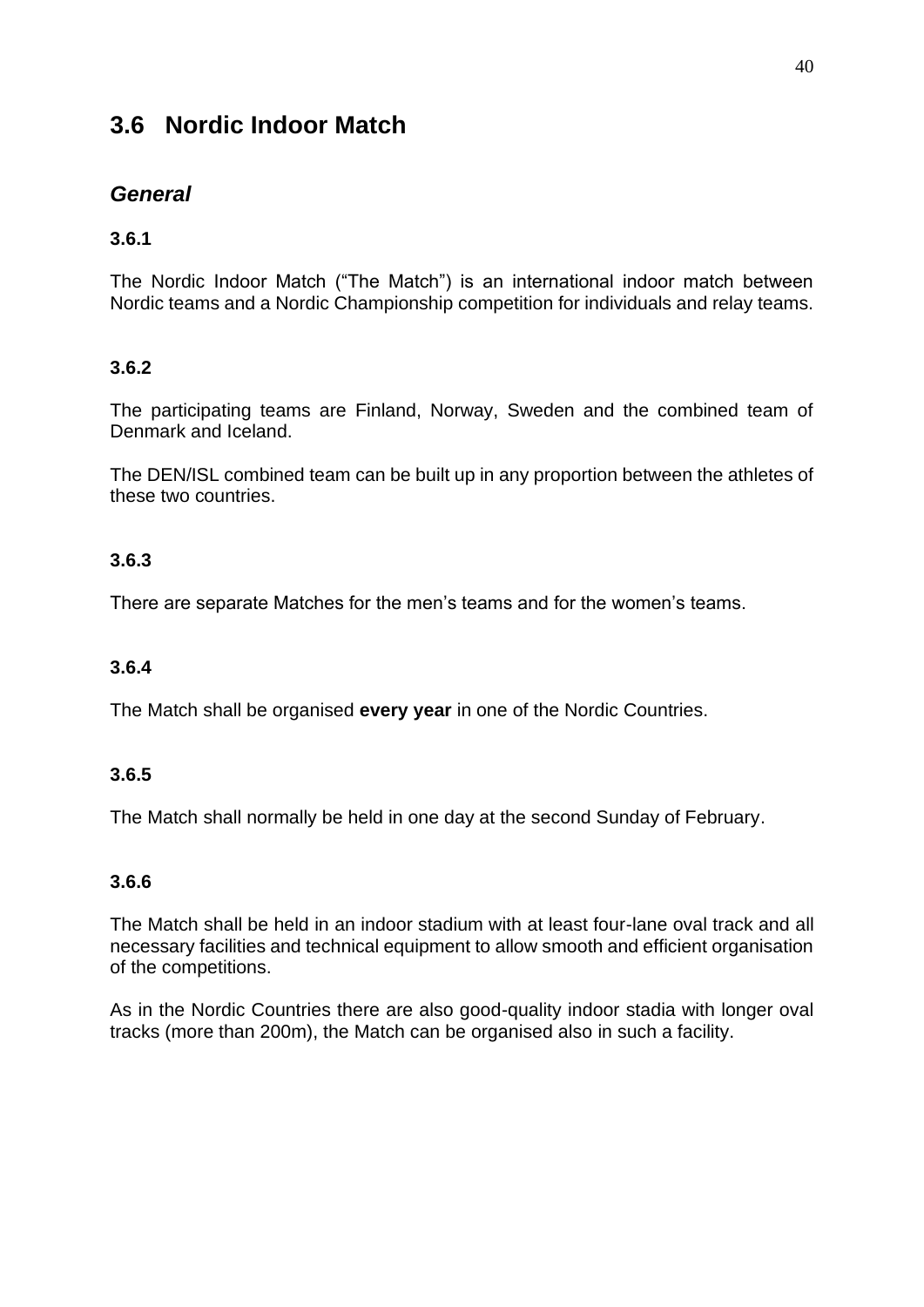# *Participants*

# **3.6.7**

Each team may enter two participants in each individual event. Extra participants will not normally be accepted. Exceptions, for example pacemakers, can be entered if unanimously accepted by the Technical Meeting of the Match.

In the relay events of the Match each participating **team** is represented by one relay team. For the Nordic Championship competition, each **country** may enter one relay team.

# *Programme*

#### **3.6.8**

The official programme of the Indoor Match consists of the following events:

**Men:** 60m, 200m, 400m, 800m, 1500m, 3000m, 60m Hurdles, High Jump, Pole Vault, Long Jump, Triple Jump, Shot Put and Weight Throw\*.

**Women:** The same programme as above.

**\***If the indoor stadium allows it to be done in a secure way, Weight Throw should be included in the program for the Nordic Indoor Match. The organizers must announce 4 months in advance whether it is possible to include Weight Throw in the program or not.

**Extra Events:** As indoor stadia are different, some large facilities allow the possibility to organise events different from the list above, e.g. 100m, 300m Hurdles, Discus. The possible extra events don't count for the Match. Neither are they Nordic Championship events. The Organiser can include in the programme max. four such events, max. two for men and max. two for women.

# *Scoring*

# **3.6.9**

In individual events the points are given as:  $9 - 7 - 6 - 5 - 4 - 3 - 2 - 1$ ; and in relays as:  $9 - 6 - 3 - 1$ .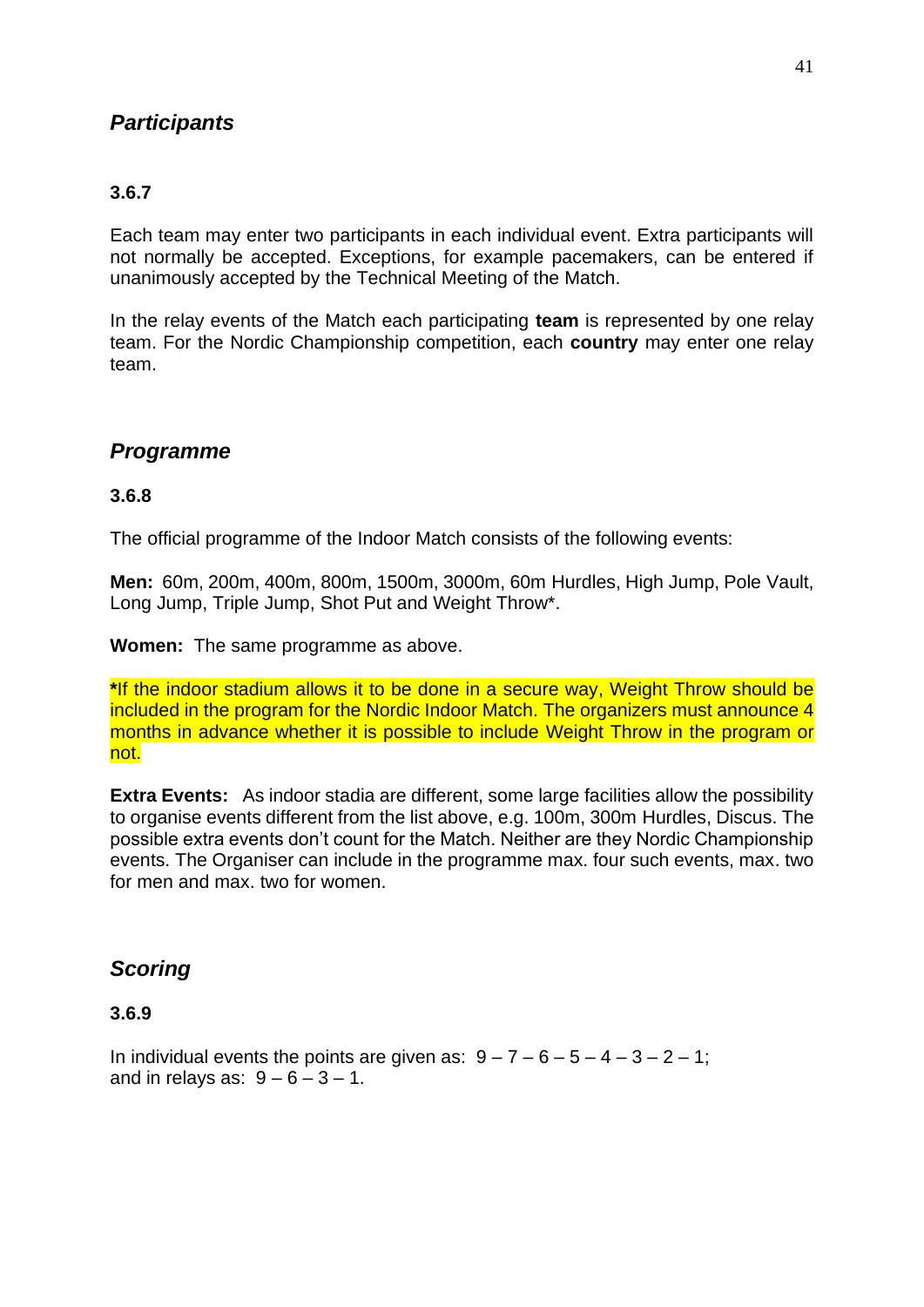#### **3.6.10**

In case of a tie, the sum of the tying competitors' points is divided evenly between them.

#### **3.6.11**

A disqualified or non-finishing (non-marking) competitor gets no points.

#### **3.6.12**

The winner in each of the two Matches is the team with highest aggregate of points. In case of a tie in points, it shall be resolved in favour of the team with higher number of first places. If the tie still remains, then in favour of the team with higher number of second places; and so on.

# *Nordic Champions*

#### **3.6.13**

The winner of each individual event shall be declared the Nordic Champion. The three best competitors in the event are the Nordic medallists.

#### **3.8.14**

The winning relay team of each relay race shall be declared the Nordic Champion team. The three best teams in the race are the Nordic medallist teams.

# *Entries*

#### **3.6.15**

The **final entries** with names, years of birth and best performances (SB and PB) of the competitors plus names of the team officials must be submitted to the organising Host not later than **five days** before the day of the competition.

Name changes due to injuries, illnesses or other justifiable reasons are allowed after the final entry deadline and until the Technical Meeting. Final confirmation of relay teams (names and running order) must be done no later than 60 minutes before the start. In case of last-minute injuries or illnesses, normally confirmed with a doctor's certificate, changes can still be made as long as it doesn't delay the start of the event in question.